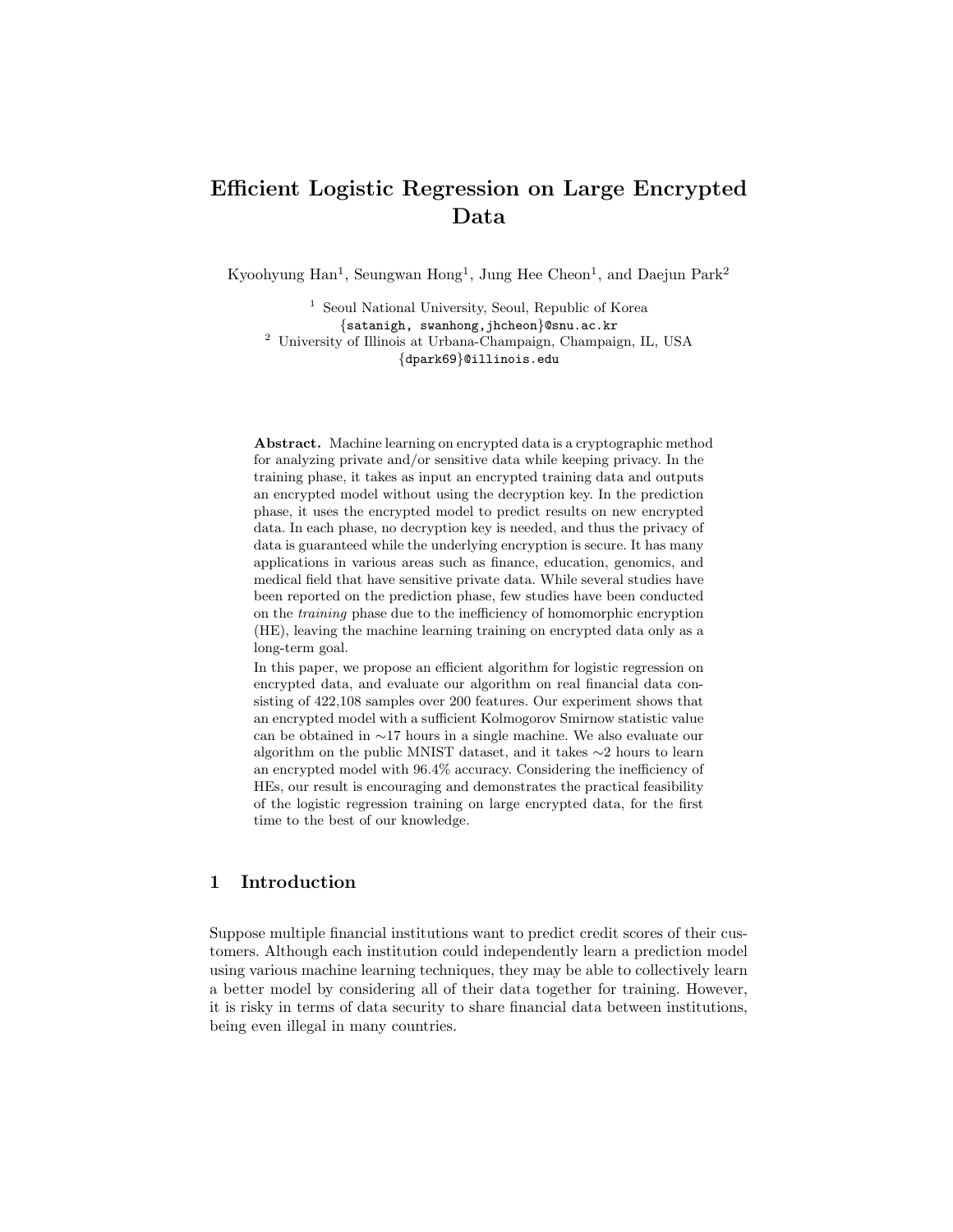Homomorphic encryption (HE), an encryption scheme that allows arbitrary computations on encrypted data,<sup>3</sup> can be used to solve this dilemma. Using HE, multiple institutions can share their data in an encrypted form and run machine learning algorithms on the encrypted data without ever decrypting. This HEbased approach is flexible in that the training computation can be delegated to any party (or even an untrusted third party) without revealing the training data (other than their own). This flexibility is desirable, as other approaches require additional assumptions and conditions that may not be realizable in practice (see Section 1.4 for more details).

Despite many advantages, however, HE has not been used for computationintensive tasks such as machine learning (especially on the training phase), having been thought to be impractical due to its large computation overhead. Indeed, basic operations (e.g., addition or multiplication) on ciphertexts are several (i.e., three to seven) orders of magnitude slower than the corresponding operations on plaintexts even in the state-of-the-art [GHS12,HS15,CKKS17,vDGHV10,BV14, BV11, Bra12, BGV12, LATV12, CLT14, DM15]. Moreover, some complex operations may cause additional overhead when they are reduced to a combination of basic operations.<sup>4</sup> For example, fractional number (e.g., fixed-point or floatingpoint) arithmetic operations on ciphertexts are quite expensive, as they involve bit-manipulation operations that are expressed as complex arithmetic circuits of a large depth.

In addition to the sheer amount of computation, the use of various complex operations, such as floating-point arithmetic and non-polynomial functions (e.g., sigmoid), makes it challenging to apply HE to machine learning algorithms. Indeed, HEs have been applied to machine learning algorithms only in nonrealistic settings [GLN12,KSK+18] where only small-size training datasets over a small number of features are considered; or, they have been applied only on the prediction phase [BLN14, BPTG15, GBDL+16, LLH+17, CdWM+17, JVC18, BMMP17] where the amount of computation is much smaller than that of the training phase.

#### 1.1 Our Results and Techniques

In this paper, we present an efficient algorithm for logistic regression on encrypted data, and demonstrate its practical feasibility against realistic size datasets, for the first time to the best of our knowledge. We evaluate our algorithm against a real, private financial dataset consisting of 422,108 samples over 200 features. Our implementation successfully learned a quality model in ∼17 hours on a single machine, where we tested it against a validation set of 844,217 samples and

 $3$  Precisely, it is a *fully* homomorphic encryption (FHE) that supports the *unlimited* number of operations on ciphertexts. However, throughout the paper, we will refer to it as simply HE as long as the precise meaning is clear in the context.

<sup>4</sup> Most of HE schemes support only basic operations like addition and multiplication as built-in, and require other operations to be represented in the form of a combination of the built-in operations.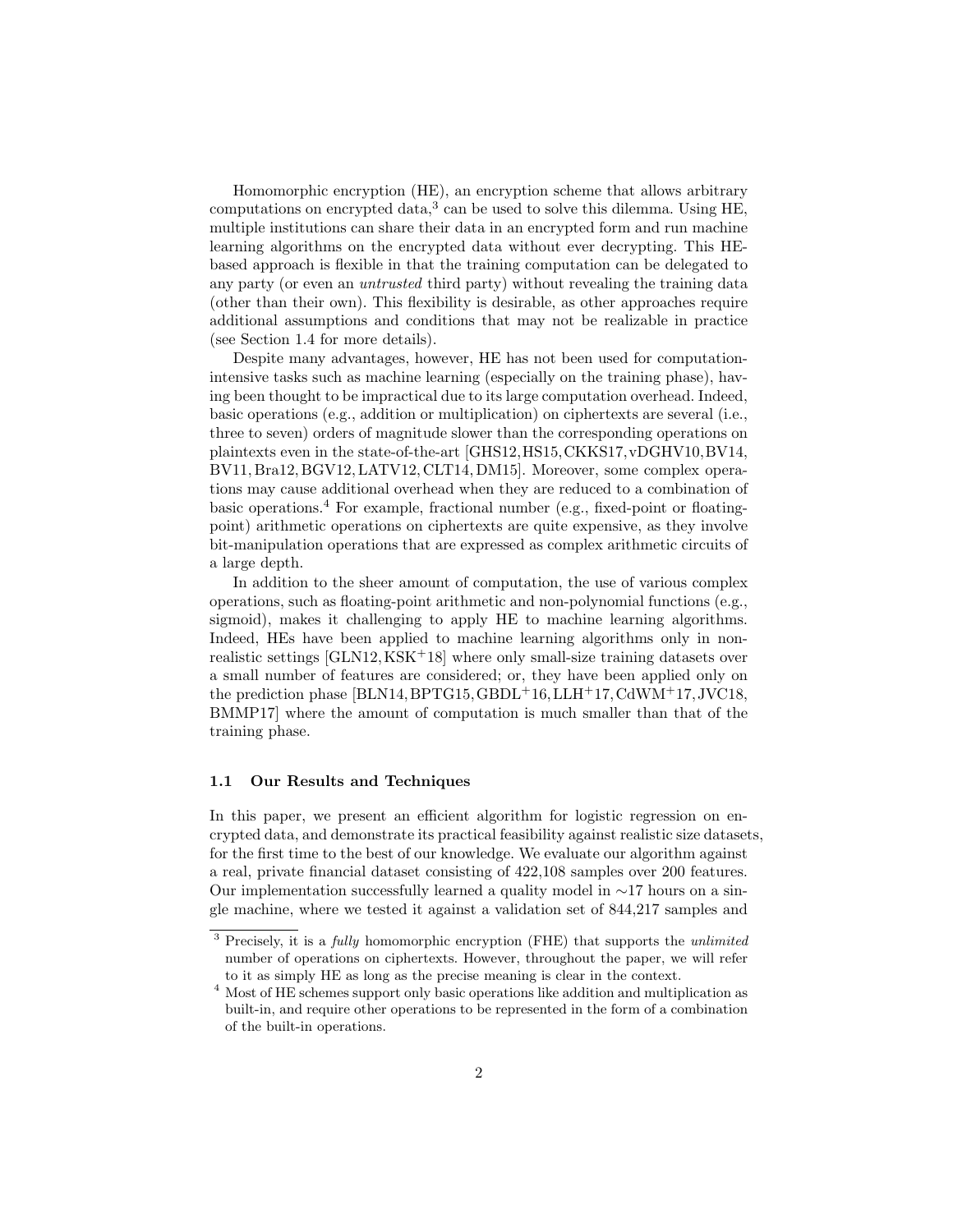obtained a sufficient Kolmogorov Smirnov statistic value of 50.84. The performance is "only" two to three orders of magnitude slower than that of plaintext learning, which is encouraging, considering the inherent computational overhead of HEs. We also executed our algorithm on the public MNIST dataset for more detailed evaluation, and it took ∼2 hours to learn an encrypted model with 96.4% accuracy. Below we describe the principal techniques used in our efficient logistic regression algorithm on a large encrypted dataset.

Approximate HE Our algorithm leverages the recent advances of (word-wise) approximate HE schemes and the approximate bootstrapping method to reduce the computational overhead. The approximate HE can quickly compute approximated results of complex operations, avoiding the bit-manipulation overhead. (Refer to Section 1.4 for comparison with other HE schemes.) Similarly, the approximate bootstrapping can efficiently bootstrap a ciphertext at the cost of additional approximation noise.

While both the approximate HE and the approximate bootstrapping can reduce the computational overheads, they have the disadvantage of introducing an additional noise for each computation step. Even if it is small, the noise may affect the overall machine learning performance (e.g., the convergence rate and accuracy), but it had not been clear how critical the small noise is. We empirically show that the additional noise is not significant to deteriorate the accuracy of a learned model and the convergence rate. Indeed, our finding is consistent with the results of low-precision training approaches in the literature [DSFRO17,ZLK+16, GAGN15, CBD14] which have also empirically shown that small approximation (round-off) errors due to the low-precision are manageable.

HE-Optimized, Vectorized Logistic Regression Algorithm The approximate HE scheme we use also supports the packing method [CKKS17] which can further reduce the computation overhead. In the packed HEs, a single ciphertext represents an encryption of a vector of plaintexts, and ciphertext operations correspond to point-wise operations on plaintext vectors, so-called single instruction multiple data (SIMD) operations.

To maximize the benefits of the packed scheme, we vectorize our logistic regression algorithm to utilize the SIMD operations as much as possible. For example, the inner product operation is represented as a SIMD-multiplication followed by a sequence of rotations and SIMD-additions (Section 4.2). Moreover, we carefully tune the vectorized algorithm to minimize redundant computations caused by the use of the SIMD operations, reduce the depth of nested multiplications, and minimize the approximation noises by reordering operations (Section 4.3).

Parallelized Bootstrapping One of the most expensive operations of HEs is the bootstrapping operation (even with the approximate bootstrapping method). This operation needs to be periodically executed during the entire computation. In logistic regression, for example, it should be executed every few iterations, and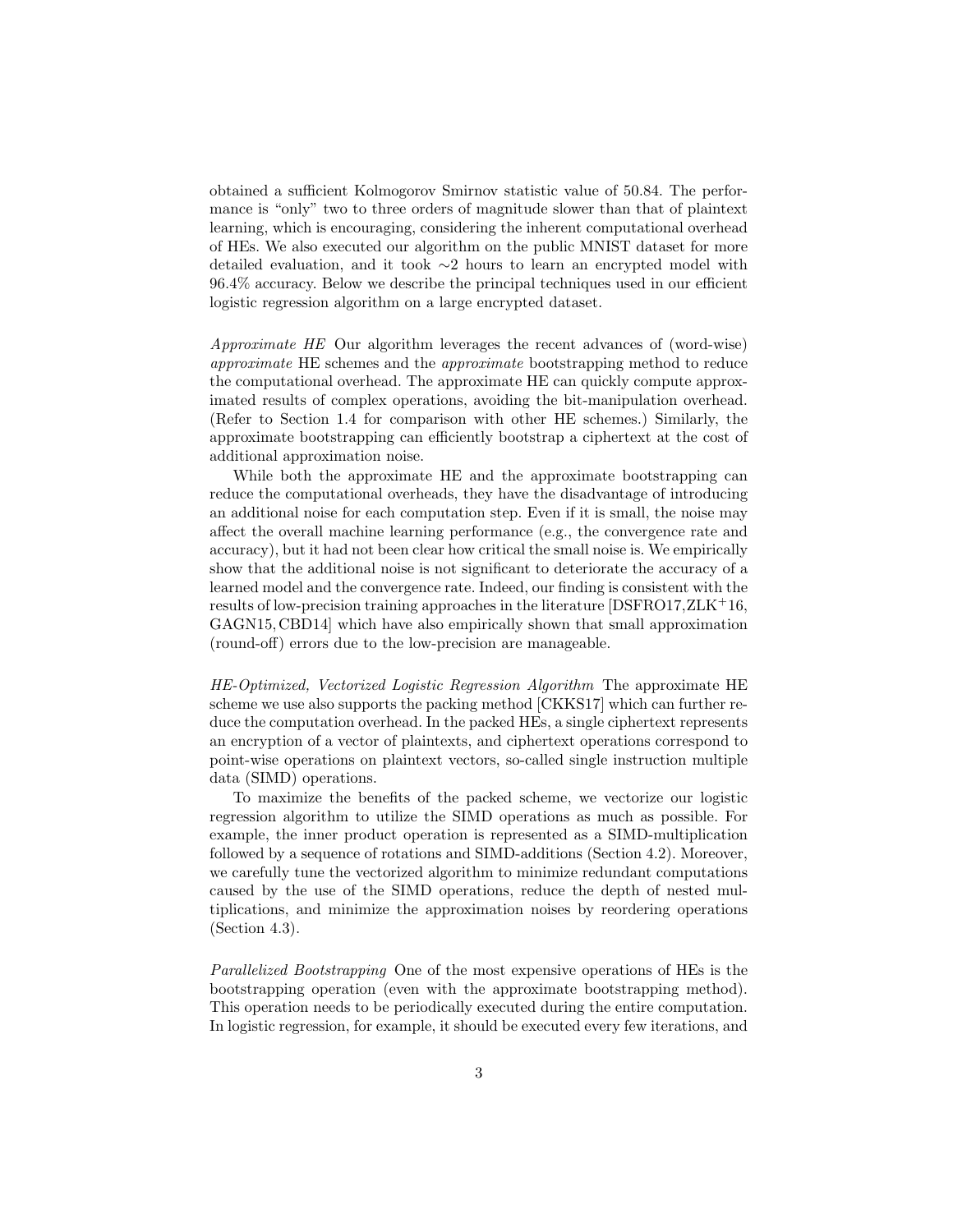dominates the overall training time. It is critical for performance to optimize the bootstrapping operation.

We design our algorithm to parallelize the bootstrapping operation. It splits a ciphertext into multiple smaller chunks and executes bootstrapping on each chunk in parallel, achieving a significant speedup of the overall performance. Moreover, we carefully design the packing of training data (see below) so that our algorithm continues to use the chunks without merging them in the next training iterations, which additionally saves time it takes to reconstruct a ciphertext from the chucks.

HE-Optimized, Efficient Partition of Training Data As mentioned above, we pack multiple plaintexts in a single ciphertext, and it is critical for performance how to pack (i.e., partition) the training dataset. The training data can be seen as an  $n \times m$  matrix with n samples and m features. A naive encoding would pack each row (or column) into a ciphertext, resulting in a total of  $n$  (or  $m$ ) ciphertexts. This encoding, however, is not efficient, since it either does not utilize the maximum capacity of the ciphertexts, or requires too much capacity, increasing the computation overhead drastically.

We design an efficient partition of training data in which a sub  $n' \times m'$  matrix is packed into a single ciphertext, where the size of the matrix is set to the maximum capacity of each ciphertext, and  $m'$  is set to align with the aforementioned parallelization technique, avoiding an extra overhead of the ciphertext reconstruction (Section 4.2).

Approximating Non-Polynomial Functions As mentioned earlier, non-polynomial functions are computationally expensive in HEs. We mitigate this performance overhead issue by approximating them as polynomials. A sigmoid function, for example, is replaced by its polynomial approximation in our training algorithm. Note that, however, an approximation at a point such as Taylor expansion is not adequate for logistic regression (and machine learning in general) since the deviation could be too large at other points. Instead, we use an interval approximation whose difference on the interval is minimized in terms of least squares. Combined with a proper input normalization, the interval approximation has provided sufficient precision for logistic regression in our experiment.

#### 1.2 Contributions

Our specific contributions and novelty in our algorithm, among the techniques described in the previous section, are as follows.

 $-$  We adopt, for the first time, the combination of the approximate HE and the approximate bootstrapping for the machine learning (training) on encrypted data. We demonstrate its practical feasibility by evaluating it on realistic size datasets, and empirically show that the approximation noise is not significant to deteriorate the overall learning performance. Note that adopting only the approximate HE *without* the approximate bootstrapping (as in  $[KSW^+18$ ,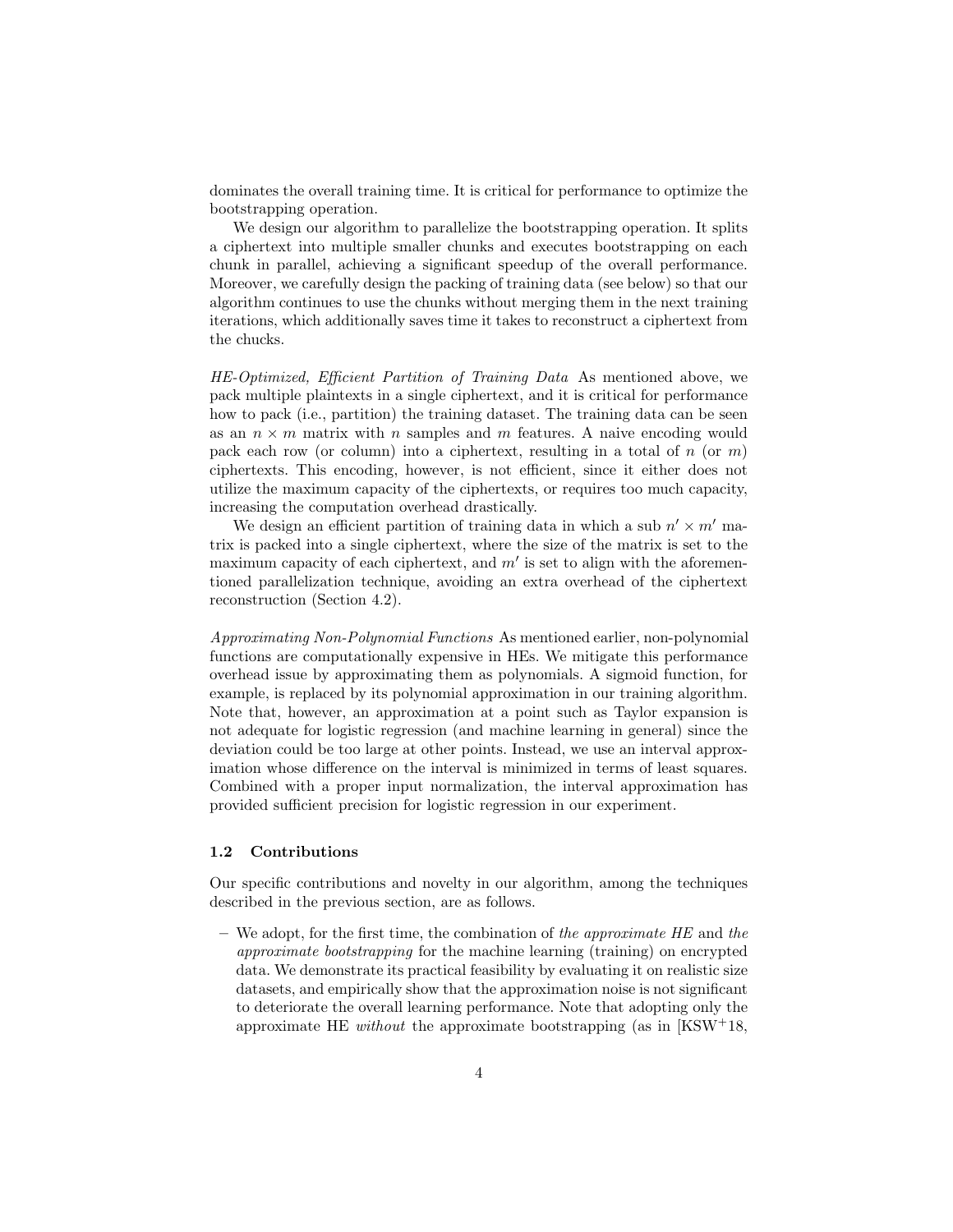$KSK<sup>+</sup>18$ ) is not sufficient to achieve the level of scalability reported in this paper. The bootstrapping operation is essential for the scalability and its optimization is critical for the overall performance. Refer to Section 1.4 for more detailed comparison to related work.

– We present novel optimization techniques, especially ones for the bootstrapping operation. We parallelize a bootstrapping operation by splitting a ciphertext, while we carefully design the partition of a training dataset to avoid reconstructing the split ciphertexts, which significantly reduces the parallelization overhead. We also fine-tune the evaluation order to minimize the accumulated approximation noises due to the approximate HE scheme. We admit, however, that the SIMD vectorization and the polynomial approximation are not novel.

## 1.3 Usage Model of Our Approach

There are several usage scenarios of our approach as illustrated in Figure 1. One typical scenario is in a private cloud machine learning (Figure 1-a), where a user uploads his private data after encrypting with HE, and later downloads an encrypted model from the cloud that has performed the machine learning training on the encrypted data. The private key of the HE scheme is owned only by the user, and the cloud possesses only the public parameters and evaluation keys. In this case, we can use a symmetric HE scheme that is more efficient than an asymmetric HE scheme.

Our approach can also be used in the multiple data owner setting (Figure 1 b). In that case, each data owner shares the public key of the HE scheme and uploads his data to the cloud after encrypting with HE. The cloud performs the same task as before and outputs an encrypted model. This model can be decrypted by the decryptor who owns the private key. Here the decryptor can be either a single entity or a group of entities that have their own share of the private key. In the latter case, an additional key sharing protocol is required for the public key to be jointly generated by the entities having a random share of the private key. We may use the threshold HE schemes [JRS17,CDN01] for that.

Note that, in the protocol, no information is revealed to each other except the learned model unless the underlying HE scheme is broken or its secret key is disclosed. This is the case even if the cloud is compromised. Hence it could be an ultimate solution for analyzing private or sensitive data while keeping privacy. In the financial area, for example, it can be used to construct a prediction model for the credit score from private financial data. In this case, each bank sends its encrypted data to a cloud, and the cloud performs a machine learning algorithm on the collected encrypted data, and sends back the encrypted prediction model to the contributed banks. The banks can collaboratively decrypt it, and share the model using a threshold or group decryption [JRS17, CDN01]. Another example comes from genomic and medical data. Genomic and medical data are very useful for analyzing and predicting diseases  $[KSK<sup>+</sup>18, JWB<sup>+</sup>17]$ . Due to its private and sensitive nature, however, the use of data is extremely limited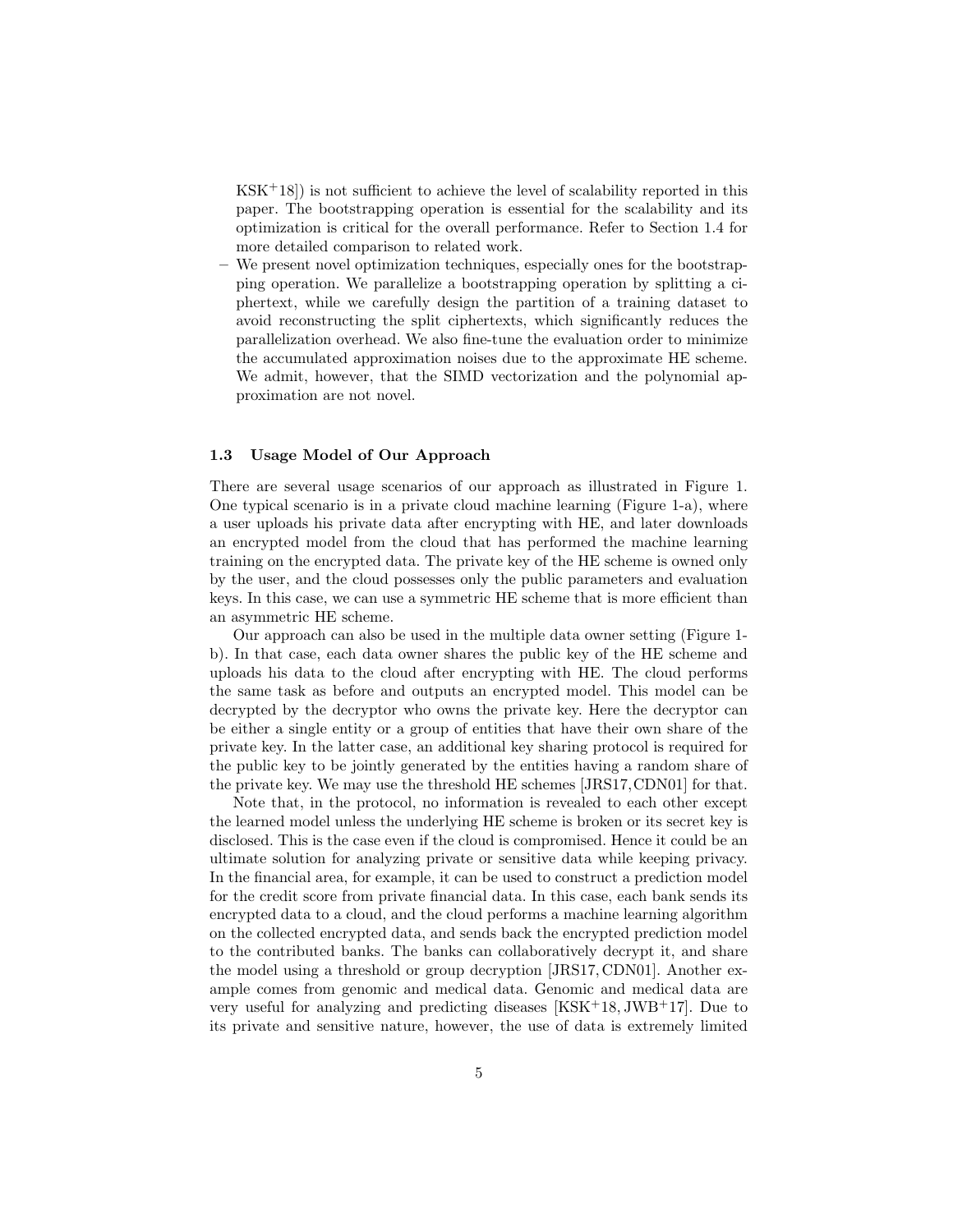

(b) Multiple data owners

Fig. 1: Secure machine learning on the cloud via homomorphic encryption

especially for sharing data among hospitals. Our model can solve this problem by collecting genomic or medical data from hospitals after encryption and performing a machine learning on these data. The learned model can be decrypted by a trusted third party such as a government agency, and distributed to the participated hospitals. Refer to  $[ACC<sup>+</sup>17]$  for more applications in other areas such as education and national security.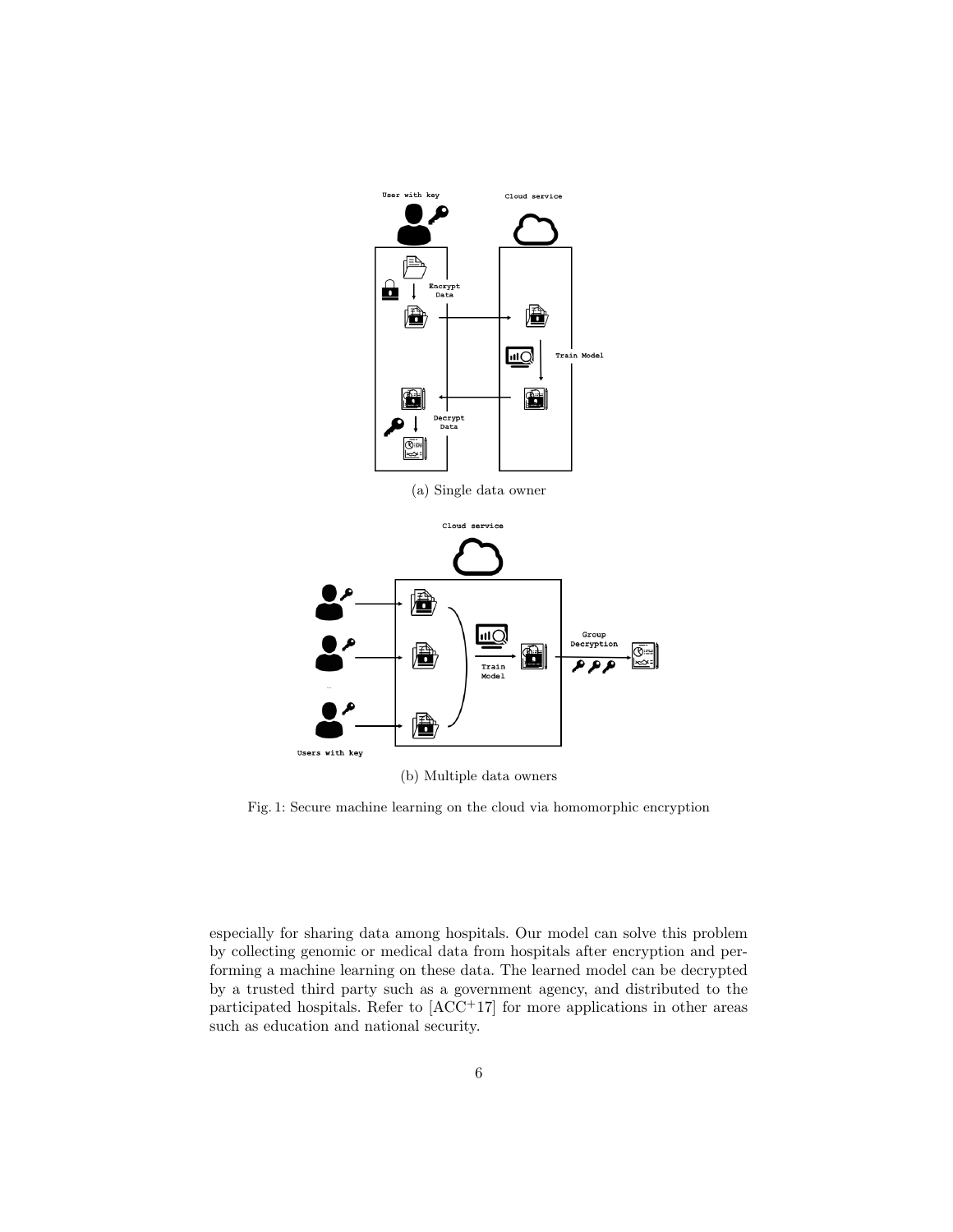#### 1.4 Related Work

There have been several studies on performing a machine learning without revealing private information. Here we consider two major types of approaches: HEbased approaches and the multi-party computation (MPC)-based approaches.

HE-Based Approaches Graepel et al. [GLN12] presented a homomorphic evaluation algorithm of two binary classifiers (i.e., linear means and Fisher's linear discriminant classifiers), and Kim *et al.*  $[KSW^+18, KSK^+18]$  proposed a homomorphic evaluation of logistic regression. However, they provided only a proofof-concept evaluation, where small-scale training datasets (consisting of only dozens of samples and features) are considered. Moreover, it is not clear how scalable their approaches are as the size of datasets and the number of iterations increase. Indeed, their implementations require the multiplication depth (i.e., the number of iterations) to be bounded, meaning that their implementations are not scalable. Our algorithm, however, is scalable in the sense that it can admit an arbitrary number of iterations, and the time complexity is linear in terms of the number of iterations.

There also have been reported studies on homomorphic evaluation of the prediction phase of machine learning algorithms including neural networks [BLN14,  $BPTG15, GBDL+16, LLH+17, CdWM+17, JVC18, BMMP17.$  However, the prediction phase is much simpler than the training phase in terms of the amount of computation (especially in terms of the multiplication depth), and thus their techniques are hard to be applied to the training phase directly.

On the other hand, Aono et al. [AHPW16] presented a protocol for secure logistic regression using the additively homomorphic encryption. It approximates the cost function by a low-degree polynomial, and encrypts the training data in the form of the monomials of the polynomial. Then, the approximated cost function can be homomorphically evaluated by simply adding the encrypted monomials. This protocol, however, has the disadvantage that the number and/or the size of ciphertexts increase exponentially as the degree of the polynomial approximation increases.

MPC-Based Approaches Nikolaenko et al. [NWI+13] proposed an MPC-based protocol for training linear regression model, which combines a linear homomorphic encryption and the Yao's garbled circuit construction [Yao86]. Mohassel and Zhang [MZ17] improved the protocol by using secure arithmetic operations on shared decimal numbers, and applied it to logistic regression and neural network training.

The MPC-based approaches, however, incur large communication overhead, where the communication overhead increases drastically as the number of participants increases. Moreover, they require all of the participants to be online during the entire training process, which adds another limitation in practice. To mitigate this problem, an approach using two delegating servers was proposed [MZ17], where multiple parties upload their data to two servers and delegate the training task to the servers using the two-party computation (2PC).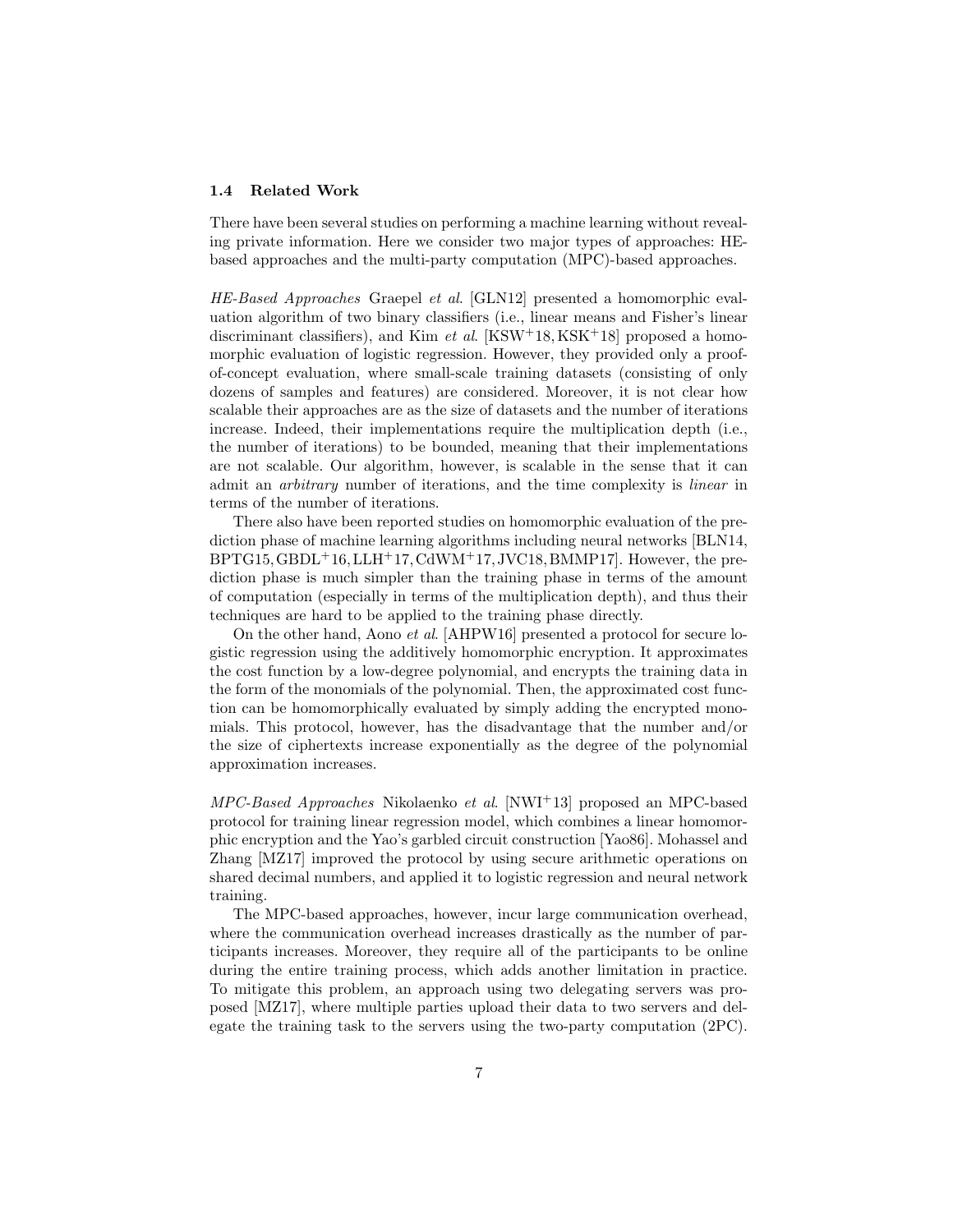This approach, however, requires an additional assumption that two servers do not collude. Recall that our HE-based approach requires no assumption on the server, and can admit even a compromised server.

Other HE Schemes The bit-wise HE schemes [DM15, CGGI17] provide an efficient bootstrapping operation, and can admit a boolean circuit directly as a complex operation that involves bit-manipulation. However, their operations are inherently slow due to their large circuit depth. On the other hand, the word-wise HE schemes [BGV12, FV12, Bra12, CKKS17] provide more efficient operations since their circuit depth can be significantly reduced. However, they suffer from an expensive bootstrapping operation due to the large size of ciphertexts. Also, they do not provide the same level of efficiency for complex operations that involve bit-manipulation, as their circuit depth is still large in the form of an arithmetic circuit over words. The word-wise approximate HE scheme, adopted in our algorithm, can improve the efficiency of bit-manipulating complex operations at the cost of approximation noises. It is useful in applications where the small approximation noises in the intermediate computation steps are not critical for the final computation result, which is indeed the case for most of the machine learning algorithms.

# 2 Preliminaries

This section provides a brief background of logistic regression and homomorphic encryption.

#### 2.1 Logistic Regression and Gradient Descent Method

Logistic regression is a machine learning algorithm to learn a model for classification. We focus on the binary classification throughout this paper for the simplicity of the presentation. In logistic regression, we consider the following model:

$$
\log\left[\frac{\Pr(Y=0|X=x)}{\Pr(Y=1|X=x)}\right] = \langle \boldsymbol{w}, (1, \boldsymbol{x}) \rangle
$$

where:<sup>5</sup>

$$
\Pr(Y = 1 | X = \mathbf{x}) = \frac{1}{1 + e^{-\langle \mathbf{w}, (1, \mathbf{x}) \rangle}}
$$

$$
\Pr(Y = 0 | X = \mathbf{x}) = \frac{e^{-\langle \mathbf{w}, (1, \mathbf{x}) \rangle}}{1 + e^{-\langle \mathbf{w}, (1, \mathbf{x}) \rangle}}
$$

for an input vector X of d features, a class Y, a weight vector  $w \in \mathbb{R}^{d+1}$ .

The goal of the logistic regression training, given m samples  $\{(x_i, y_i)\}_m$ , is to find a weight vector  $\boldsymbol{w}$  that minimizes the negative log likelihood function

 $\frac{5}{6}$  We write  $\langle \cdot, \cdot \rangle$  for the inner product, and  $(1, x)$  for a vector extended with 1 from x.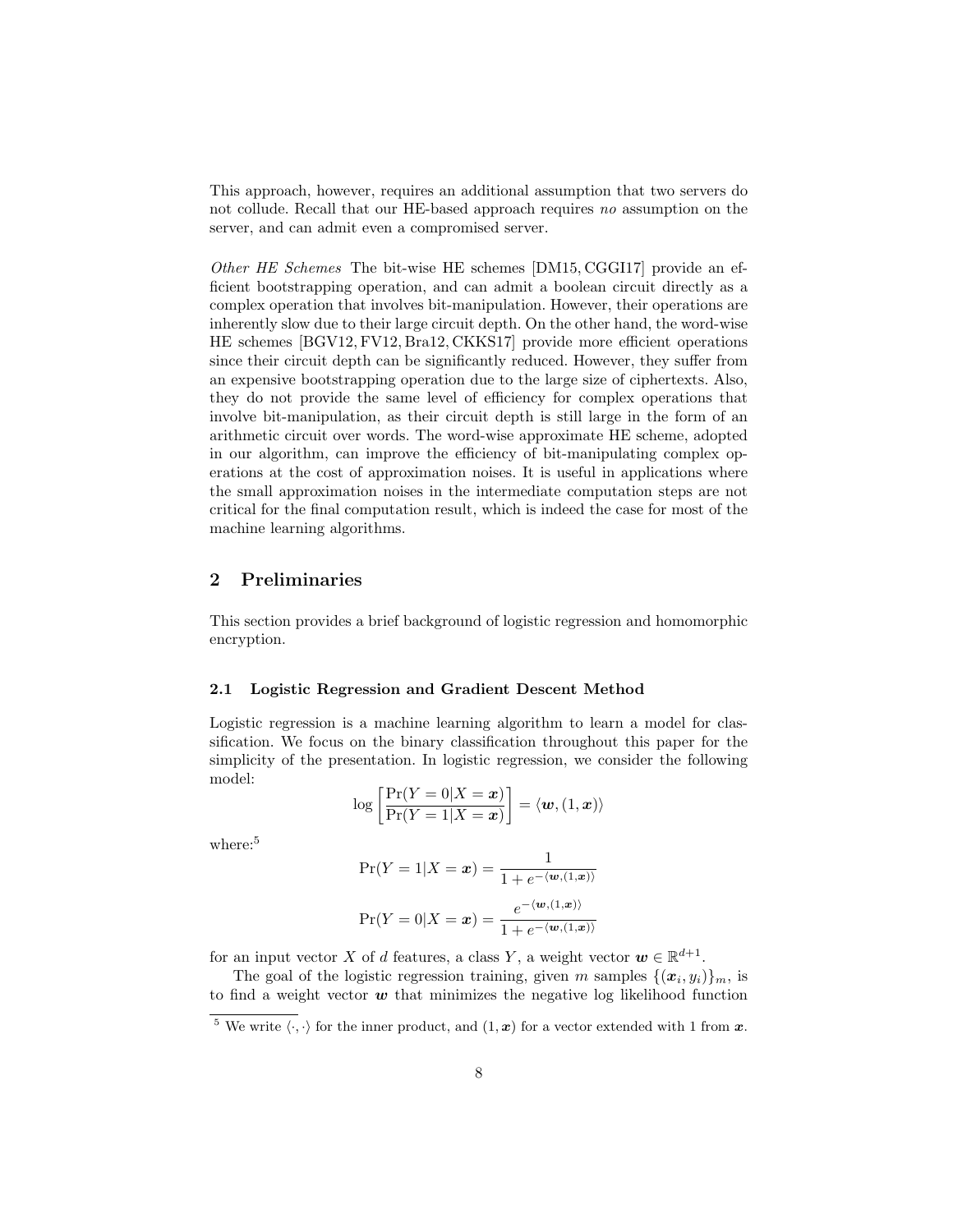$\ell(\boldsymbol{w}) = -\frac{1}{m} \cdot \log L(\boldsymbol{w})$ , where:

$$
L(\boldsymbol{w}) = \prod_{i=1}^m h_{\boldsymbol{w}}(\boldsymbol{x}_i)^{y_i} \cdot (1 - h_{\boldsymbol{w}}(\boldsymbol{x}_i))^{1-y_i}
$$

with  $h_{\mathbf{w}}(\mathbf{x}_i) = \sigma(\langle \mathbf{w}, (1, \mathbf{x}_i) \rangle)$  and  $\sigma(x) = 1/(1 + e^{-x})$ . Since  $\ell(\mathbf{w})$  is convex, we can use the gradient descent method to find the vector  $w$  that minimizes  $\ell(\mathbf{w})$ . The gradient descent method for logistic regression is formulated as the following recurrence relation:

$$
\bm{w}_{i+1} = \bm{w}_i - \alpha \cdot \varDelta_w \ell(\bm{w}_i)
$$

for a learning rate  $\alpha$ . The gradient of the log likelihood function is as follows:

$$
\varDelta_w \ell(\boldsymbol{w}) = -\frac{1}{m} \sum_{i=1}^m \sigma(-\langle \boldsymbol{z}_i, \boldsymbol{w} \rangle) \cdot \boldsymbol{z}_i
$$

where  $z_i = y'_i \cdot (1, x_i) \in \mathbb{R}^{d+1}$ , and  $y'_i = 2y_i - 1 \in \{-1, 1\}$ .

## 2.2 Kolmogorov Smirnov Statistic

Kolmogorov Smirnov (KS) statistic is a statistic value that tells whether a given model can distinguish between occurrence and nonoccurrence of a certain event. Mathematically, the KS value is computed by the maximum difference between the cumulative percentage of occurrence and nonoccurrence of the event. The higher the KS value is, the better the model distinguishes the event. In general, the model is considered to distinguish the event well when its KS value is greater than 40. In logistic regression, the model is the weight vector  $w$ , and the event is to determine  $y = 1$ . The KS statistic is a common measure to test the quality of the model in the financial area.

### 2.3 Fully Homomorphic Encryption

The concept of homomorphic encryption (HE) that allows computation on encrypted data was proposed by Rivest et al. [RAD78]. There have been several proposals that support a single operation. For example, ElGamal Encryption scheme allows the multiplication of ciphertexts, and Okamoto-Uchiyama scheme [OU98] and Pailler encryption scheme [Pai99] support the addition of ciphertexts without decryption. However, a homomorphic encryption scheme that supports both addition and multiplication had been a longstanding open problem. Supporting the two operations is important because an arbitrary computation function can be composed of addition and multiplication on  $\mathbb{Z}_2$ .

The first secure HE (based on the hardness assumption of a plausible numbertheoretic problem) was proposed by Gentry [Gen09]. He first constructed a Somewhat Homomorphic Encryption (SHE) scheme that supports all kinds of operations without decryption but by a limited number. In his SHE scheme, after some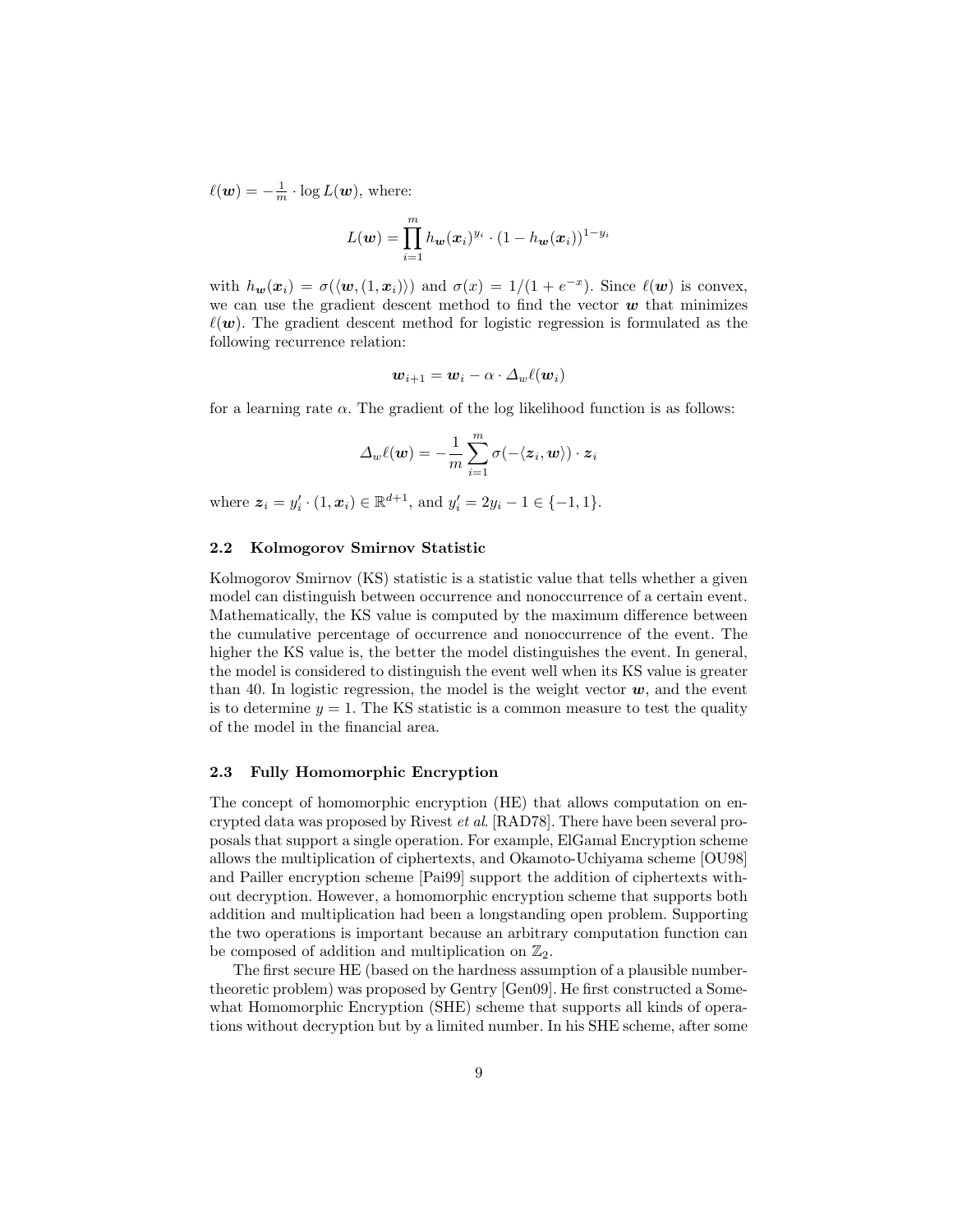number of operations, the plaintext may not be recovered from the corresponding ciphertext mainly because the noise in the encryption grows too large to alter the plaintext in the ciphertext. He also suggested a so-called bootstrapping procedure that converts a ciphertext with large noise into another ciphertext with the same plaintext but small noise to allow more operations. By this procedure, he proved that his SHE can be used to evaluate an arbitrary function on encrypted values with the bootstrapping technique without ever decrypting. Such schemes are called Fully Homomorphic Encryption (FHE) schemes.

Since his work, various kinds of FHE schemes have been suggested. Most of them are based on one of the following three hardness problems: Learning with Errors (LWE) problem [Reg09], Ring-LWE problem [LPR10] and Approximate GCD problem [vDGHV10]. Their message space is either an element of  $\mathbb{Z}_p$  or a vector over  $\mathbb{Z}_p$  for a positive integer p. When  $p = 2$ , it is advantageous in bit operations and bootstrapping, but rather slow for integer arithmetic. For example, one addition of two k-bit integers requires the evaluation of depth  $O(k)$ circuit. On the other hand, if  $p$  is large, an integer arithmetic can be efficient until the result is smaller than  $p$ . However, the operation can be complicated and becomes inefficient after this point.

Recently, an approximate homomorphic encryption scheme is proposed by Cheon *et al.* [CKKS17] to solve this problem. The scheme, called **HEAAN**, supports efficient encrypted floating point operations by providing a rounding of plaintext (called rescaling) to discard insignificant figures from the plaintext as well as addition and multiplication. For example, when  $p = \Omega(\log d)$  it can evaluate a d-power of a real number approximately with  $log d$  multiplications/rescalings of ciphertexts.

#### 2.4 Polynomial Approximation

The classic ways of finding a polynomial approximation are Taylor expansion and Lagrange interpolation. These methods provide a precise approximation on a small range close to the point of interest, but their approximation error could drastically increase outside the small range.

The least squares fitting polynomial, on the other hand, provides a good approximation on a large range.

Definition 1 (Least Squares Fitting Polynomial). For the given N points  $(y_i, x_i)$  and the degree d, the least squares fitting polynomial  $p(x)$  is a polynomial of degree d that has the smallest square sum error,  $\sum (y_i - p(x_i))^2$ , among polynomials of degree  $\leq d$ .

A method to construct the least squares fitting polynomial is as follows. Let  $p(x) = a_0 + a_1x + \cdots + a_dx^d$  and compute the partial derivatives of the square sum. Then the problem is reduced to solving the following system of equations:

$$
\begin{bmatrix} N & \sum_{i=1}^{N} x_i & \sum_{i=1}^{N} x_i & \dots & \sum_{i=1}^{N} x_i^d \\ \sum_{i=1}^{N} x_i & \sum_{i=1}^{N} x_i^2 & \dots & \sum_{i=1}^{N} x_i^{d+1} \\ \vdots & \vdots & \ddots & \vdots \\ \sum_{i=1}^{N} x_i^d & \sum_{i=1}^{N} x_i^{d+1} & \dots & \sum_{i=1}^{N} x_i^{2d} \end{bmatrix} \cdot \begin{bmatrix} a_0 \\ a_1 \\ \vdots \\ a_d \end{bmatrix} = \begin{bmatrix} \sum_{i=1}^{N} y_i \\ \sum_{i=1}^{N} x_i^d y_i \\ \vdots \\ \sum_{i=1}^{N} x_i^d y_i \end{bmatrix}
$$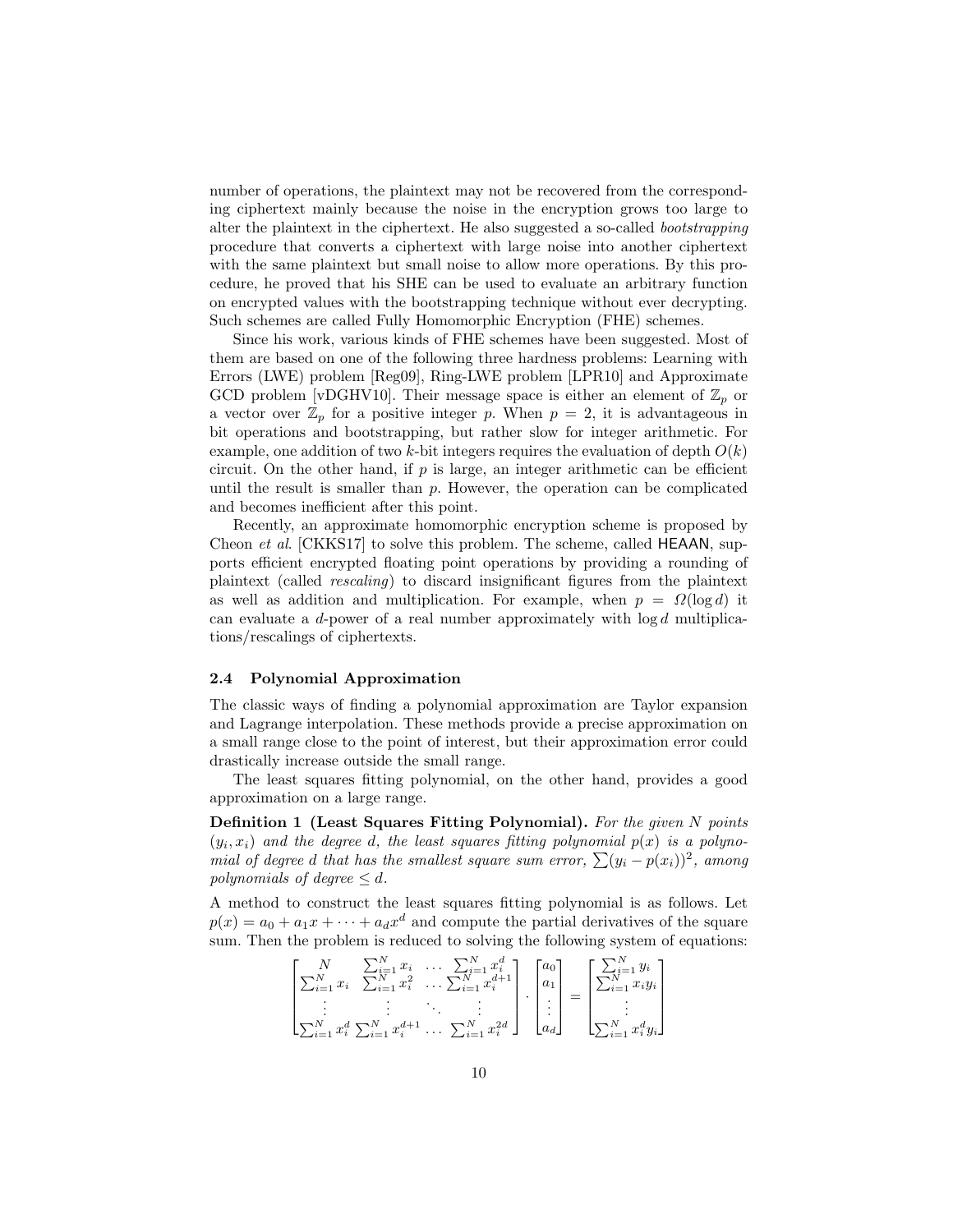There are various (numerical) methods that can be used to solve the above matrix equation.

# 3 Approximate Homomorphic Encryption

We briefly describe the approximate HE scheme, HEAAN, that we use in our homomorphic logistic regression algorithm.

### 3.1 Ring Learning with Errors Problem

Let us fix an integer N and a prime q. Let  $\mathcal{R} = \mathbb{Z}[x]/(x^N + 1)$  and  $\mathcal{R}_q = \mathcal{R}/q\mathcal{R}$ . Let  $\chi$  be an error distribution over  $\mathcal{R}_q$ . For a given polynomial  $s \in \mathcal{R}_q$ , we define the Ring Learning With Error (RLWE) distribution  $RLWE_{q,\chi,s}$  by:

$$
\mathsf{RLWE}_{q,\chi,\mathbf{s}} = \{ (b,a) \in \mathcal{R}_q^2 : a \leftarrow \mathcal{U}(\mathcal{R}_q), e \leftarrow \chi, b = a \cdot s + e \}
$$

Here  $\mathcal{U}(\mathcal{R}_q)$  is the uniform distribution over  $\mathcal{R}_q$ . The RLWE problem is to distinguish the uniform distribution in  $\mathcal{R}_q^2$  with the RLWE distribution. This problem is widely used in various public key cryptographic schemes including homomorphic encryption. The security of the homomorphic encryption scheme we use also depends on the hardness of RLWE problem.

### 3.2 HEAAN Scheme

First, let us define some distributions used in the scheme. For a real  $\sigma > 0$ ,  $DG(\sigma^2)$  is the distribution in  $\mathbb{Z}^N$  that each component comes from the discrete Gaussian distribution of variance  $\sigma^2$ . For a positive integer h, HWT(h) is the set of vectors in  $\{-1,0,1\}^N$  whose hamming weight is h. Finally, for a real  $0 \leq \rho \leq 1$ ,  $\mathsf{ZO}(\rho)$  is the distribution in  $\{-1,0,1\}^N$  that each component is either 1 or −1 with probability  $\rho/2$ , respectively, and 0 with probability  $1 - \rho$ . Let  $\mathcal{R} = \mathbb{Z}[x]/(x^N + 1)$  and  $\mathcal{R}_Q = \mathbb{Z}_Q[x]/(x^N + 1)$  where Q and N are powers of two. A ciphertext is in the polynomial ring  $\mathcal{R}_Q^2$  and a secret key is randomly selected from  $HWT(h)$ . Note that Q and N are determined by both the depth of a target circuit and a security parameter  $\lambda$ .

HEAAN is a leveled HE scheme. A ciphertext is associated with a modulus, and the ciphertext modulus decreases for each homomorphic operation. Once the modulus goes below a lower bound, no more operation can be conducted on the associated ciphertext until it is bootstrapped (see Section 3.3 for the bootstrapping operation). HEAAN keeps track of this ciphertext modulus in a form of level. A ciphertext level  $\ell$  denotes a ciphertext modulus of  $2^{\ell}$ . The maximum level L is log<sub>2</sub> Q. If the same scaling factor  $\Delta = 2^{pBits}$  is used in the entire homomorphic computation, for example,  $\log_2 Q$  should be set to be at least  $d \cdot p$ Bits, where  $d$  is the depth of the computation circuit of interest and **pBits** is the number of bits for precision. We also denote  $2^{\ell}$  by  $Q_{\ell}$ .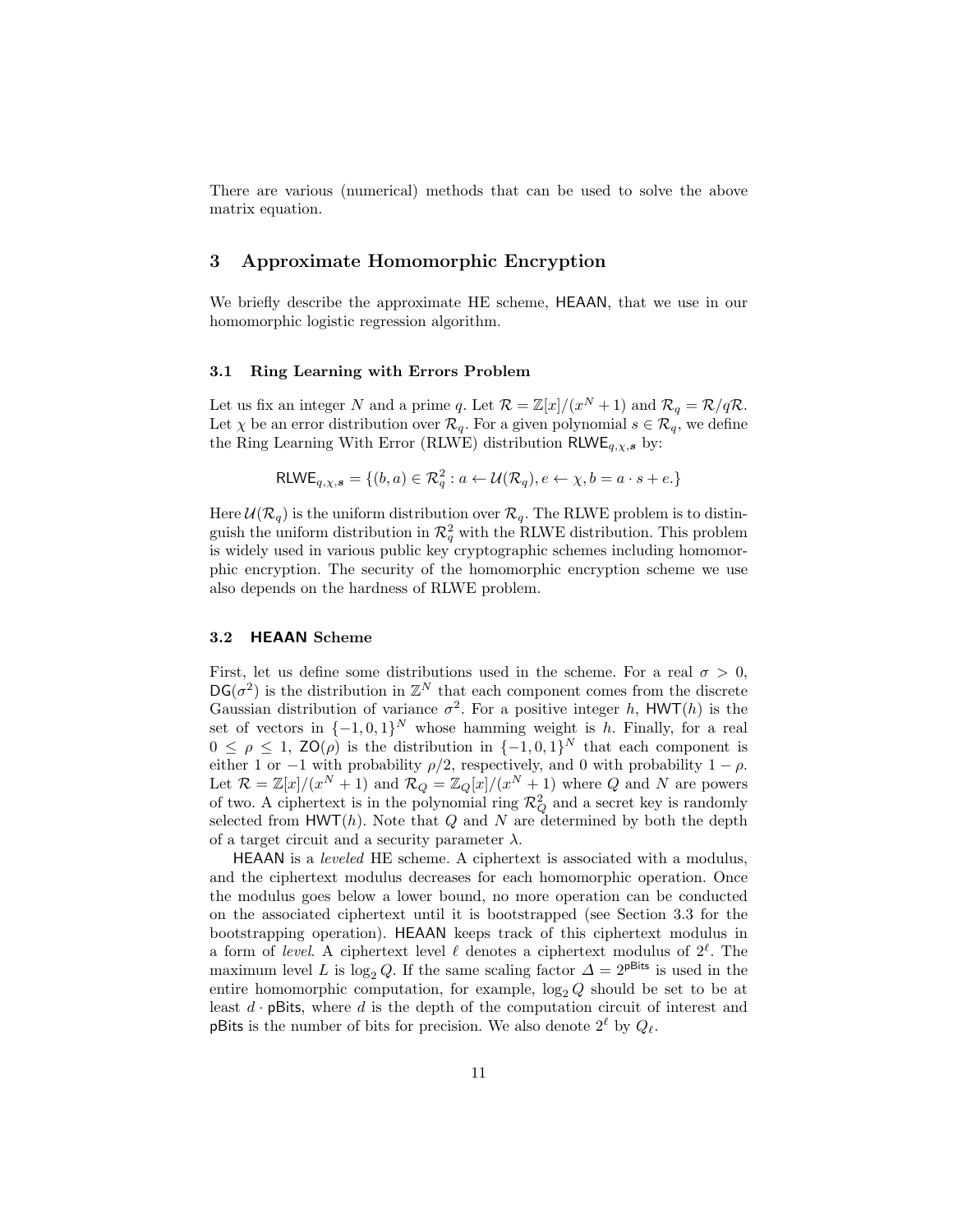$KeyGen(\lambda, L)$  The key generation procedure is as follows:

- Parameters: Given the maximum level L, let  $Q = 2^L$  and  $P = 2^L$ . Given the security parameter  $\lambda$ , we choose a power of two integer M, an integer h, and a real number  $\sigma > 0$  for an RLWE problem that has  $\lambda$ -bit of security level.
- Secret key: Sample  $s(x) \leftarrow HWT(h)$  and let  $sk = (1, s(x))$  be the secret key.
- Public key: Sample  $a(x) \leftarrow \mathcal{R}_Q$ , and  $e(x) \leftarrow DG(\sigma^2)$ . Let  $pk = (b(x), a(x))$  $\in \mathcal{R}_Q^2$  be the public key, where  $b(x) = -a(x)s(x) + e(x) \pmod{Q}$ .
- Evaluation key: Sample  $a'(x) \leftarrow \mathcal{R}_{PQ}$  and  $e'(x) \leftarrow DG(\sigma^2)$ . Let evk =  $(b'(x), a'(x)) \in \mathcal{R}_{PQ}^2$  be the (public) evaluation key, where  $b'(x) = -a'(x)s(x) +$  $P \cdot s^2(x) + e'(x) \pmod{PQ}.$

Encryption and Decryption To pack a vector of complex (or real) numbers of plaintexts, we convert such a vector into an element in the polynomial ring. For the simplicity of presentation, we describe the inverse of the conversion. By evaluating the non-conjugate roots to a polynomial with real coefficients, we can convert the polynomial into a vector of complex numbers. This mapping  $\tau$  is an isomorphism and can be described as follows:

$$
\tau : \mathbb{R}[x]/(x^N + 1) \to \mathbb{C}^{N/2}
$$

$$
f(x) \mapsto (f(\zeta_{2N}^{5^i}))_{0 \le i < N/2}
$$

Here  $\zeta_{2N} = \exp(2\pi i/2N) \in \mathbb{C}$  is a primitive  $2N^{\text{th}}$  root of unity in complex field. This packing scheme enables the batch encryption that can achieve a better amortized performance using the single instruction multiple data (SIMD) operations. The encoding and decoding procedures are as follows.

- $-$  encode $(m \in \mathbb{C}^{N/2}, \, \texttt{pBits})$ : Compute  $\tau^{-1}(\boldsymbol{m}) = m(x) \in \mathbb{R}[X]/(X^N+1)$ . Return an integer polynomial  $m'(x) = |\Delta \cdot m(x)| \in \mathcal{R}$  for  $\Delta = 2^{p_{\text{Rits}}}.$
- decode $(m(x) \in \mathcal{R}$ , pBits): Compute  $m'(x) = m(x)/\Delta \in \mathbb{R}[X]/(X^N + 1)$  for  $\Delta = 2^{\text{pbits}}$ . Return a vector of complex numbers  $\mathbf{m} = \tau(m'(x)) \in \mathbb{C}^{N/2}$ .

The encryption and decryption procedures over the encoded plaintexts are as follows.

- $-$  encrypt $(m \in \mathbb{C}^{N/2},$  pBits):  $\text{Compute an integer polynomial } m(x) = \text{\textsf{encode}}(\bm{m}, \text{\textsf{Bits}}).$ Sample  $v(x) \leftarrow \text{ZO}(0.5)$  and  $e_0, e_1 \leftarrow \text{DG}(\sigma^2)$ . Return  $(b(x), a(x)) = v(x)$ .  $pk + (m(x) + e_0(x), e_1(x)) \bmod Q.$
- decrypt(c, pBits): For the given level l ciphertext  $c = (b(x), a(x))$ , compute  $m(x) = b(x) + a(x) \cdot s(x) \mod Q_\ell$  for  $Q_\ell = 2^\ell$ . Return a vector  $\boldsymbol{m} =$  $decode(m(x), p_{\text{Bits}})$ .

Homomorphic Operations Now we describe homomorphic operations on ciphertexts. First, we have addition and multiplication as follows.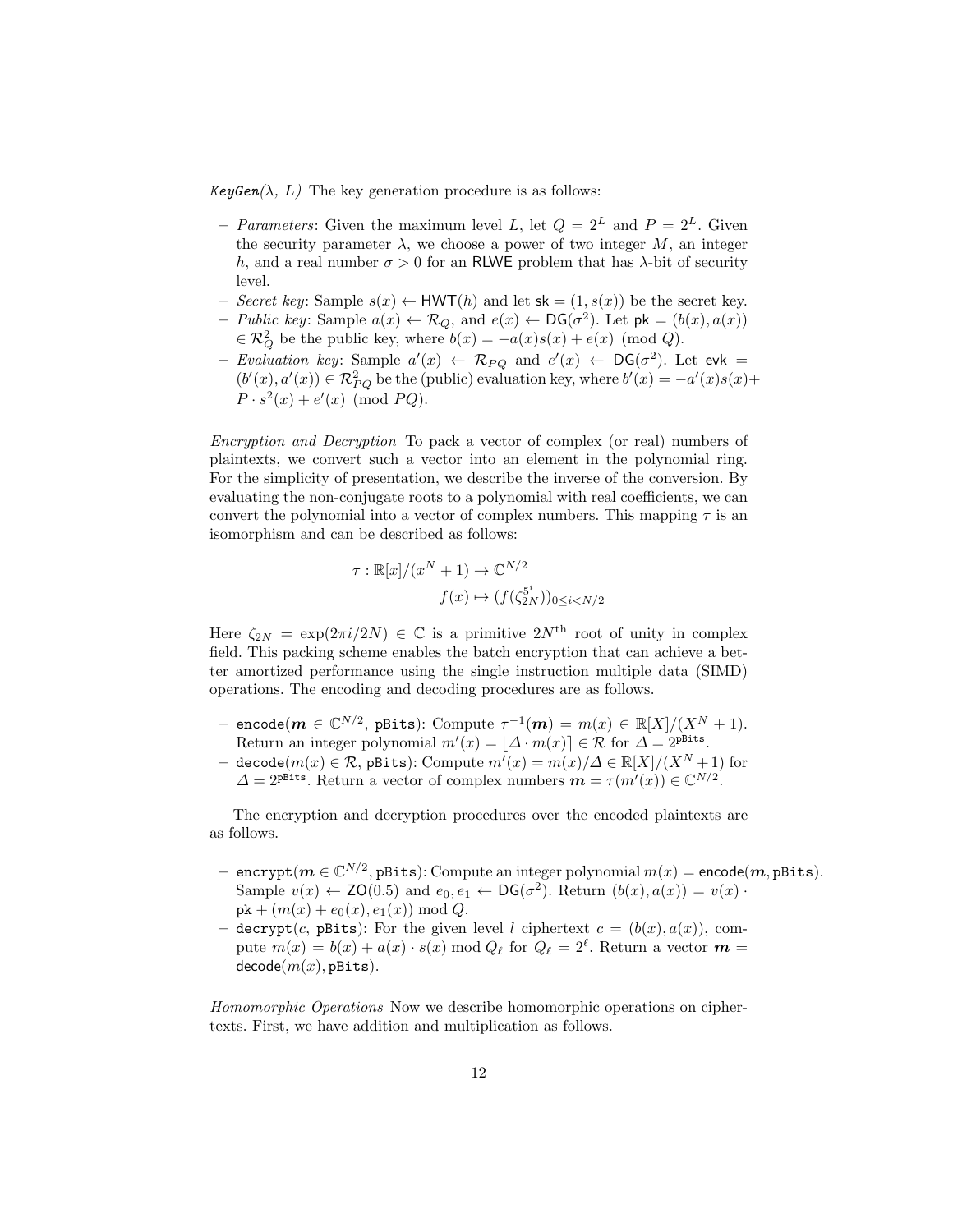- add( $c_1, c_2$ ): Return  $c_3 = (b_1(x) + b_2(x), a_1(x) + a_2(x)) \in \mathcal{R}_{Q_\ell}^2$  for the level  $\ell$  ciphertexts  $c_1 = (b_1(x), a_1(x))$  and  $c_2 = (b_2(x), a_2(x))$ . Note that c3 is an encryption of  $m_1 + m_2$  when  $c_1$  and  $c_2$  are encryptions of  $m_1$  and  $m_2$ , respectively.
- mult $(c_1, c_2)$ : Compute  $(d_0, d_1, d_2) = (b_1(x) + b_2(x), a_1(x)b_2(x) + a_2(x)b_1(x),$  $a_1(x)a_2(x)$   $\in \mathcal{R}_{Q_\ell}^3$  for the level  $\ell$  ciphertexts  $c_1 = (b_1(x), a_1(x))$  and  $c_2 =$  $(b_2(x), a_2(x))$ . Return  $c_3 = (d_0, d_1) + [P^{-1} \cdot d_2 \cdot \text{evk}] \in \mathcal{R}_{Q_\ell}^2$ . Note that  $c_3$ is an encryption of  $m_1 \circ m_2$  with a scaling factor  $\Delta_1 \cdot \Delta_2$  when  $c_1$  and  $c_2$ are encryptions of  $m_1$  and  $m_2$  with scaling factors  $\Delta_1$  and  $\Delta_2$ , respectively. Here ∘ denotes the element-wise multiplication.

We also have addition and multiplication with a constant.

- cAdd(*c*, cnst, pBits): Return  $c' = (b(x) + \text{cnst} \cdot 2^{\text{pbits}}, a(x)) \mod Q_\ell$  for the level  $\ell$  ciphertext  $c = (b(x), a(x))$ . Note that c' is an encryption of the vector  $(m_1 + \text{cnst}, \dots, m_{N/2} + \text{cnst})$  when c is the encryption of  $m =$  $(m_1, \dots, m_{N/2})$  with scaling factor  $2^{\text{pBits}}$ .
- cMult $(c, \text{cnst}, \text{pBits})$ : Return  $c' = (\text{cnst} \cdot 2^{\text{pBits}} \cdot b(x), \text{cnst} \cdot 2^{\text{pBits}} \cdot a(x))$ mod  $Q_\ell$  for the level  $\ell$  ciphertext  $c = (b(x), a(x))$ . Note that c' is an encryption of cnst  $\cdot$  m when c is the encryption of m with scaling factor  $2^{pBits}$ .
- cMultByVec $(c, m', {\tt \ (}_{\tt s})$ : Encode  $m'$  by  $m'(x) = {\tt encode}(m', {\tt \ (}_{\tt s})$  and return  $c' = (m'(x) \cdot b(x), m'(x) \cdot a(x)) \mod Q_\ell$  for the level  $\ell$  ciphertext  $c = (b(x), a(x))$ . Note that c' is an encryption of  $m \circ m'$  when c is the encryption of  $m$  with scaling factor  $2^{pBits}$ .

The rescaling operation, an important operation of HEAAN, is given below. The rescale operation is necessary to control the scaling factor of a ciphertext. The scaling factor increases for each homomorphic multiplication, growing exponentially as the number of multiplications increases. A ciphertext becomes no longer valid once the associated scaling factor becomes too large. The modDown operation has a role in matching the level of two ciphertexts, by reducing the level of one with a higher level.

- − rescale(*c*, bits): Return  $c' = (\lfloor b(x) \cdot 2^{-\text{bits}} \rfloor, \lfloor a(x) \cdot 2^{-\text{bits}} \rfloor) \in \mathcal{R}_{Q_{\ell-\text{bits}}}$  for the given level  $\ell$  ciphertext  $c = (b(x), a(x))$ . Note that c' is an encryption of m with a new scaling factor  $\Delta/2^{\text{bits}}$  when c is an encryption of m with a scaling factor  $\Delta$ .
- modDownBy(c, bits): Return  $c' = c$  with level  $\ell$  bits for the given level  $\ell$ ciphertext  $c$ . Note that  $c'$  is an encryption of the same message of  $c$  and the level of  $c'$  only differs from  $c$ .
- modDownTo $(c, c')$ : Return  $c'' = c$  with level  $\ell'$  for the given level  $\ell$  ciphertext  $c$ and level  $\ell'$  ciphertext  $c'$ . Note that  $c''$  is an encryption of the same message of  $c$  and the level of  $c'$ .

The mapping  $\tau$  used in the packed encoding scheme has a nice property that comes from the Galois mapping. Let  $g(f(x)) = f(x^5) \in \mathbb{R}[x]/(x^N + 1)$ . Then,  $\tau(g(f(x))) = (f(\zeta_{2N}^{5^{i+1}}))_{0 \leq i < N/2}$ . Therefore, applying g to a polynomial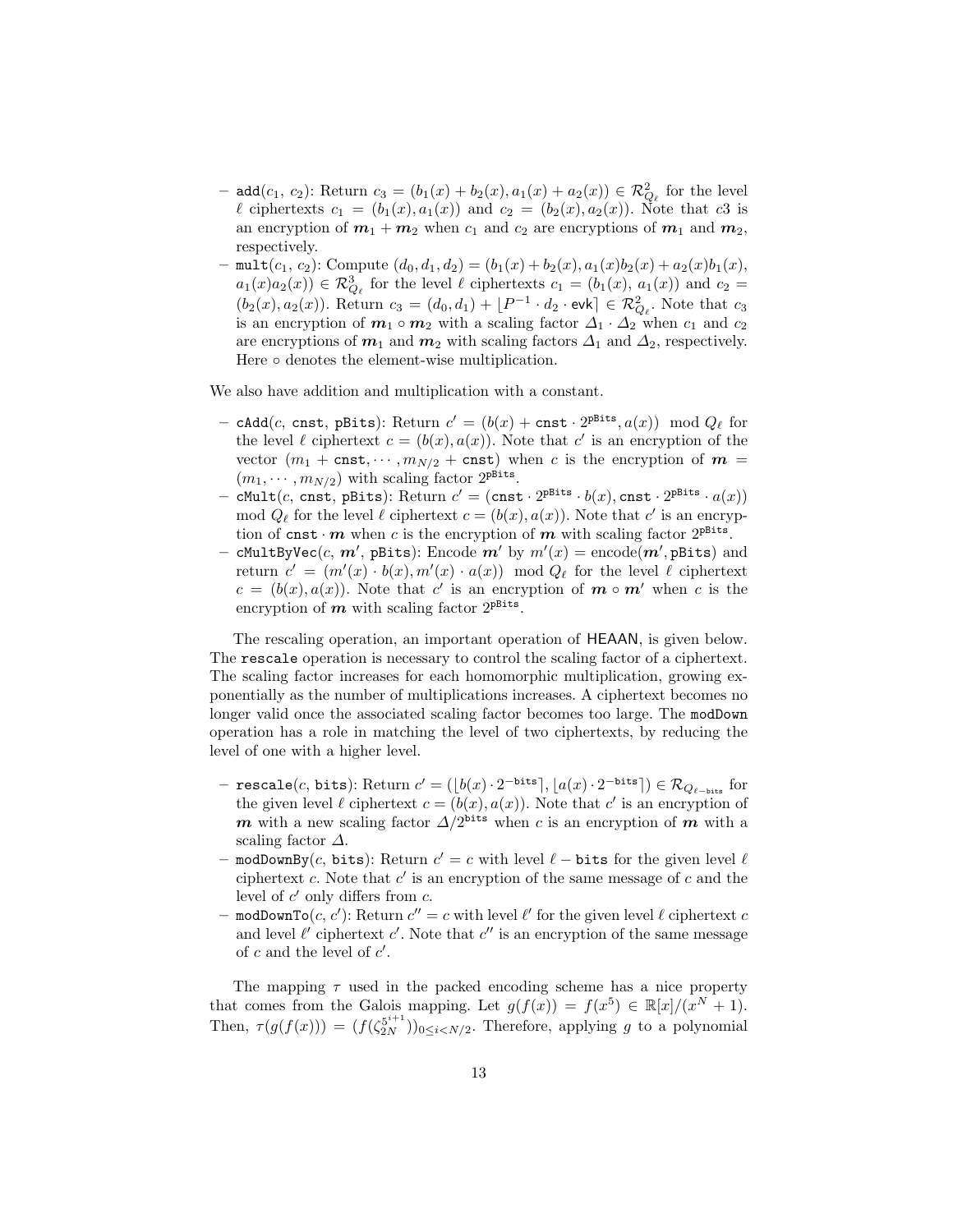ring element corresponds to shifting of the complex vector in  $\mathbb{C}^{N/2}$ . This property is used in homomorphic left- and right-rotation operations.

- $-$  RotKeyGen(sk,  $i$ ): Sample  $a'' \leftarrow \mathcal{R}_{PQ}$  and  $e'' \leftarrow DG(\sigma^2)$  Let rotk  $= (b''(x), a''(x)) \in$  $\mathcal{R}_{PQ}^2$  be a public key for rotation, where  $b''(x) = -a''(x)s(x) + e'(x) + P$ .  $s(x^{5^i}) \mod PQ$ .
- leftRotate $(c, i)$ : Compute  $(d_0, d_1) = (b(x^{5^i}), a(x^{5^i})) \in \mathcal{R}_{Q_\ell}^2$  for the given level  $\ell$  ciphertext  $c = (b(x), a(x))$ . Return  $c' = (d_0, 0) + \lfloor P^{-1} \cdot d_1 \cdot \text{rotl}_i \rceil \in \mathcal{R}_{Q_\ell}^2$ Note that c' is an encryption of  $m'$  such that  $m'_{j} = m_{[j+i]_{N/2}}$  when c is an encryption of  $m$ .

The right-rotation operation can be simply obtained using the left-rotation, that is, rightRorate(c, i) = leftRotate(c, -i). Refer [CKKS17] for more details.

## 3.3 Bootstrapping for HEAAN

Recall that the homomorphic multiplication affects both the scaling factor and the modulus of a ciphertext. While the scaling factor can be adjusted by the rescaling operation, the modulus can be reset only by a so-called bootstrapping operation that we will describe in this section. The bootstrapping operation is necessary for a computation circuit of large depth. Without the bootstrapping operation, the number of possible nested multiplications is limited, and thus it is infeasible to admit a circuit of large depth. Recently, a bootstrapping operation for HEAAN has been proposed  $\left[CHK^+18, Kim18\right]$ . Their scheme does not require a bootstrapping key, but only a number of rotation keys that are used in various linear transformations and their inverse transformations.

- bootstrap $(c)$ : Return a new ciphertext  $c'$  with a larger ciphertext modulus. The size of  $c'$  is less than the maximum ciphertext modulus. Note that  $c'$  does not have the maximum ciphertext modulus. The homomorphic evaluation of the decryption computation will reduce the ciphertext modulus.

To use the bootstrap() function, we need to set the maximum ciphertext modulus to be large enough to evaluate the decryption computation circuit. This bootstrapping process decreases the ciphertext modulus, so we had to consider it for setting parameters in our experiment.

# 4 Logistic Regression on Encrypted Data

In this section, we explain our algorithm for efficient logistic regression on encrypted data. We first present a baseline (plaintext) algorithm of the logistic regression training, designed to be friendly to homomorphic evaluation (Section 4.1). Then we explain how to optimize the baseline algorithm to be efficiently evaluated in HEs (Sections 4.2 and 4.3).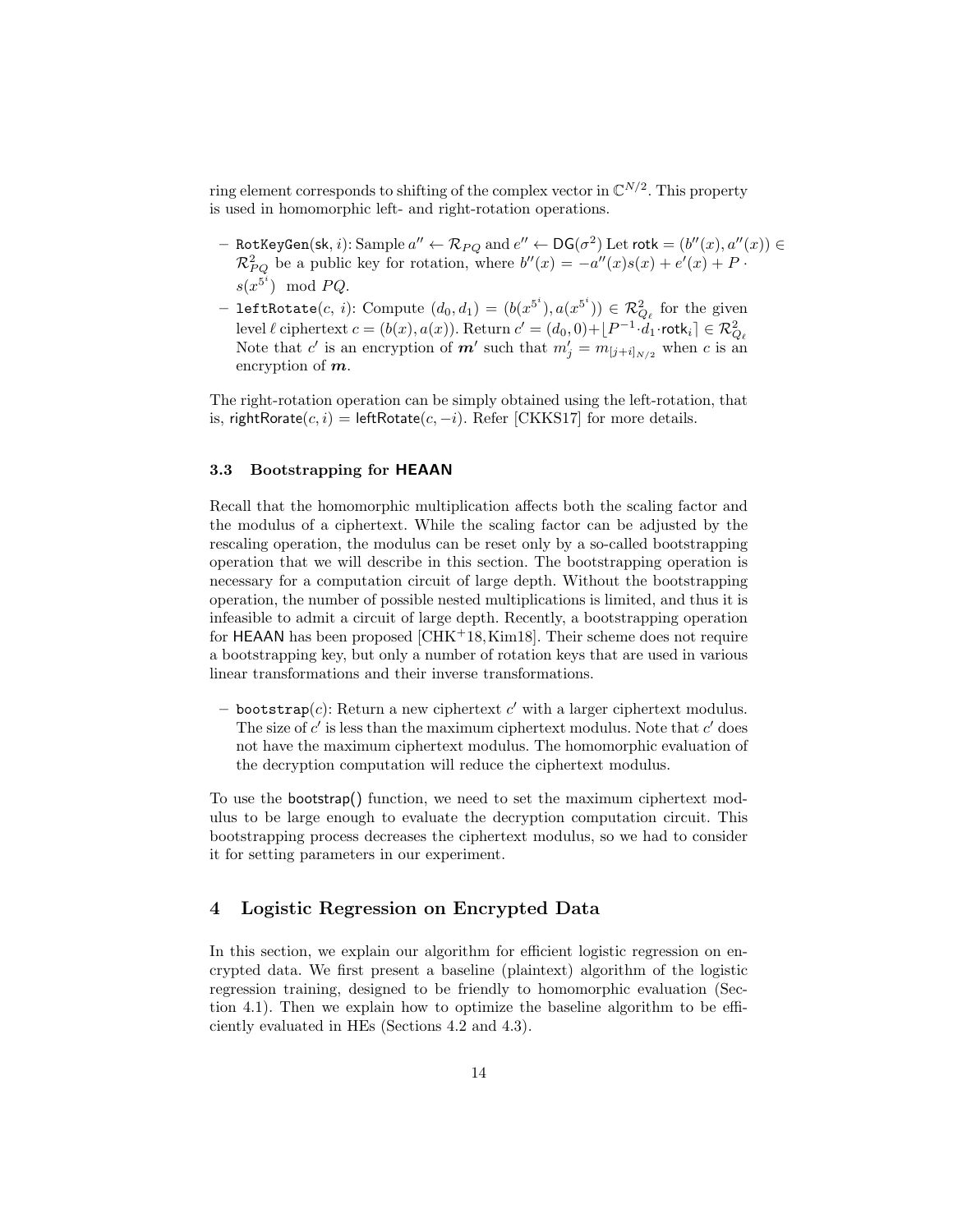### 4.1 HE-friendly Logistic Regression Algorithm

We first explain our baseline algorithm of the logistic regression training, as shown in Algorithm 1, that we will further optimize in the next section. We design the baseline algorithm to be friendly to homomorphic evaluation by avoiding the use of certain types of computations that are expensive in HEs.

Mini-Batch Gradient Descent We adopt the mini-batch gradient descent method, where we set the mini-batch size according to the number of slots in a packed ciphertext. We do not consider the stochastic gradient descent method since it does not utilize the maximum capacity of the packed ciphertext. Also, we do not consider the full-batch gradient descent method since it requires too many and/or large ciphertexts for each iteration when the training dataset is large.

Nesterov Accelerated Gradient Optimizer We adopt Nesterov accelerated gradient (NAG) as the gradient descent optimization method. We choose NAG among the various optimization methods, since it provides decent optimization performance without using the division operation that is expensive in HEs. The NAG can be formulated as follows:

$$
w_{i+1} = v_i - \gamma \cdot \Delta_w \ell(v_i)
$$
  

$$
v_{i+1} = (1 - \eta) \cdot w_{i+1} + \eta \cdot w_i
$$

where  $w_i$  and  $v_i$  are two weight vectors to be updated for each iteration i,  $\Delta_w \ell(v_i)$ is the gradient of the log likelihood function (as given in Section 2.1), and  $\gamma$  and  $\eta$  are parameters.

Polynomial Approximation of Activation Function An essential step of the logistic regression training is to apply an activation function, e.g., the sigmoid function  $\sigma(x) = 1/(1 + e^{-x})$ . Since non-polynomials are very expensive to evaluate in HEs, we consider its (low-degree) polynomial approximation  $\sigma'$  as an alternative in our algorithm. We use the least squares fitting method to approximate the sigmoid function. The least squares fitting polynomial provides a sufficient approximation within the given interval. Figure 2, for example, plots the original sigmoid function, its least squares fitting polynomial (of degree 3) within the interval  $[-8, 8]$ , and its Taylor expansion (of degree 3) at the point  $x = 0$ . Note that the Taylor polynomial provides an accurate approximation only around the given point, while the least squares fitting polynomial provides a good approximation in a wider range.

Baseline Algorithm The Algorithm 1 shows the resulting baseline algorithm. Note that each sample (row)  $z_i$  of the training data  $Z_i$  is structured by  $z_i =$  $y'_i \cdot (1, x_i) \in \mathbb{R}^f$ , where  $y'_i = 2y_i - 1 \in \{-1, 1\}$ , and  $x_i$  and  $y_i$  are the original input samples and its class output, respectively (as described in Section 2.1).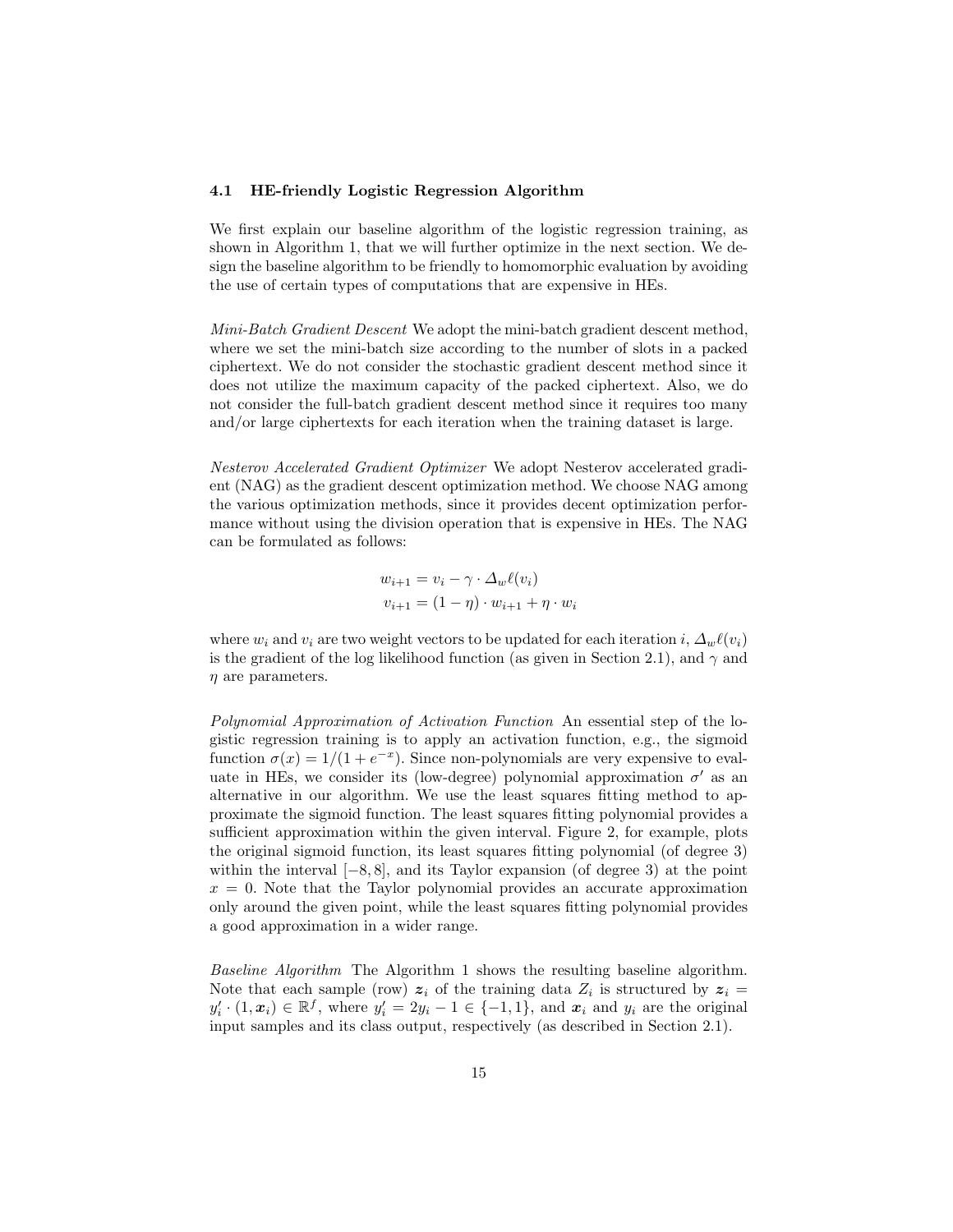#### Algorithm 1 HE-friendly logistic regression algorithm

**Input:** Mini-batches of training data  $\{Z_i\}$  where  $Z_i \in \mathbb{R}^{m \times f}$  (i.e., the mini-batch size is m), parameters  $\gamma$  and  $\eta$ , the number of iterations K, and a polynomial approximation of sigmoid  $\sigma'$ 

**Output:** Weight vectors  $w, v \in \mathbb{R}^f$ 

- 1: Initialize weight vector:  $w, v \leftarrow 0$
- 2: for  $k$  in [1.. $K$ ] do
- 3: Select a mini-batch  $Z_i$  (in order, or at random)
- 4:  $\mathbf{a} = Z_i \cdot \mathbf{v}$
- 5: for  $j$  in [1..m] do
- 6:  $b_j = \sigma'(a_j)$
- 7: end for
- 8:  $\mathbf{\Delta} = \sum_{j=0}^{m-1} b_j \cdot Z_i[j]$
- 9:  $\boldsymbol{w}^+ = \boldsymbol{v} \gamma \cdot \boldsymbol{\Delta}$
- $10:$  $v^+ = (1 - \eta) \cdot w^+ + \eta \cdot w$
- 11:  $w = w^+, v = v^+$
- 12: end for



Fig. 2: Sigmoid (the first) and its two approximations using the least squares fitting method (the second) and the Taylor expansion (the third).

### 4.2 HE-Optimized Logistic Regression Algorithm

Now we optimize the baseline algorithm (Algorithm 1) to be efficiently evaluated in HEs against large encrypted data. Specifically, we optimize the body of the main iteration loop (lines 3–11 of Algorithm 1). Conceptually, the optimization consists of two parts: vectorization using homomorphic SIMD operations, and fine-tuning the evaluation order. In this section, we explain the first part, which will result in the vectorized body of the main iteration loop as shown in Algorithm 4. We will explain the second part in the next section.

Let us first define some notations. For two matrices  $A$  and  $B$ , we write  $A + B$  and  $A \circ B$  to denote the addition and the element-wise multiplication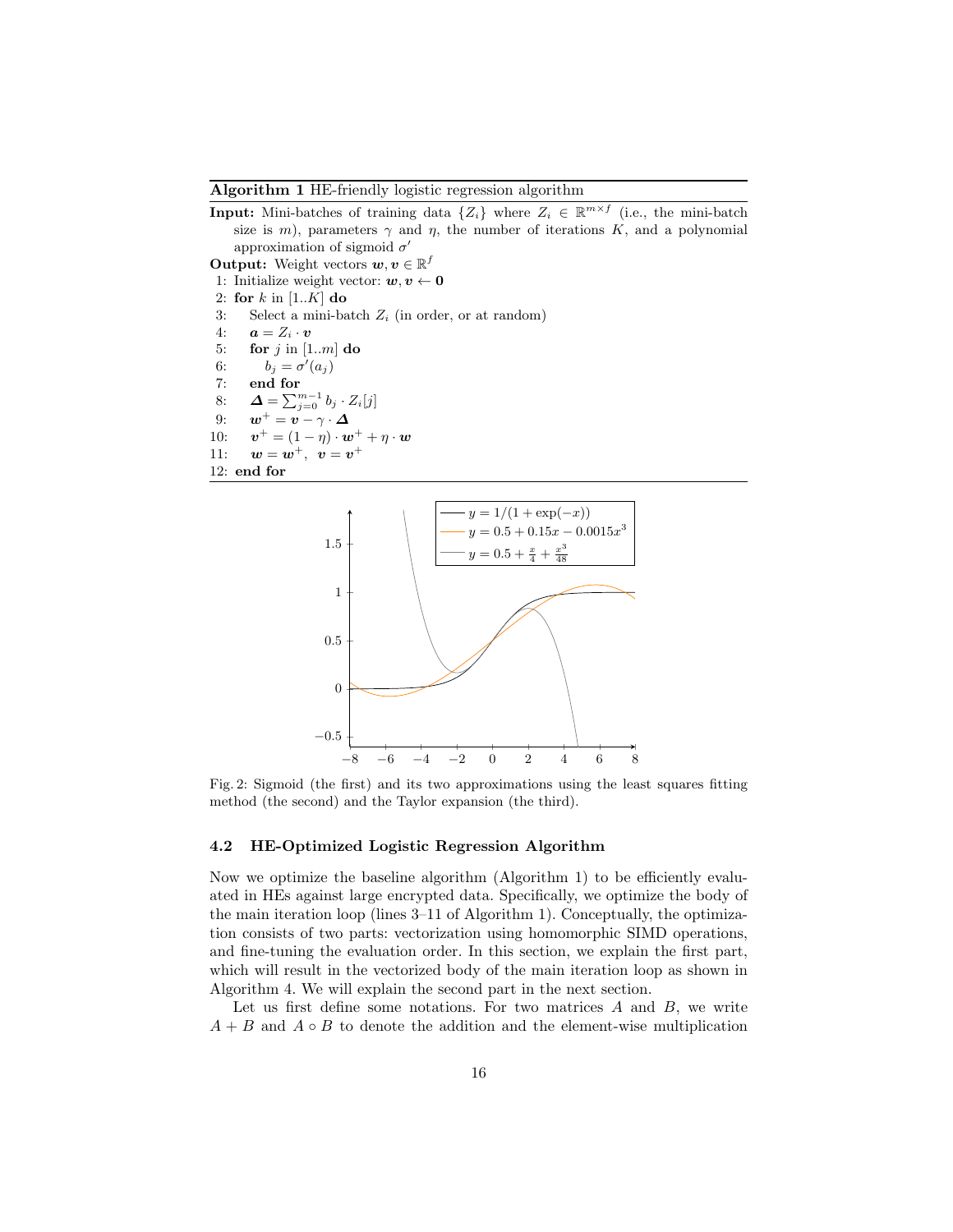(i.e., Hadamard product) of A and B, respectively. Also, we write  $A^{\circ k}$  to denote the element-wise exponentiation, i.e.,  $A^{\circ k} = \{a_{i,j}^k\}$  for  $A = \{a_{i,j}\}.$ 

Partition and Encryption of Training Data Assume that the training data  ${x_{i,j}}$  consists of n samples over  $f-1$  features, throughout this section. This data can be seen as an  $n \times f$  matrix Z including the target  $\{y_i\}$  as follows:

$$
Z = \begin{bmatrix} z[0][0], & z[0][1], & \cdots, & z[0][f-1] \\ z[1][0], & z[1][1], & \cdots, & z[1][f-1] \\ \vdots & & \vdots \\ z[n-1][0], z[n-1][1], & \cdots, & z[n-1][f-1] \end{bmatrix}
$$

where  $z[i][0] = y_i$  and  $z[i][j+1] = y_i \cdot x_{i,j}$  for  $0 \le i < n$  and  $0 \le j < j-1$ .<sup>6</sup>

We divide Z into multiple  $m \times g$  sub-matrices  $Z_{i,j}$  (for  $0 \leq i \leq n/m$  and  $0 \leq j < f/g$ ) as follows:

$$
Z_{i,j} = \begin{bmatrix} z[mi][gj], & \cdots, & z[mi][gj + (g-1)] \\ z[mi+1][gj], & \cdots, & z[mi+1][gj + (g-1)] \\ \vdots & & \vdots \\ z[mi + (m-1)][gj], & \cdots, & z[mi + (m-1)][gj + (g-1)] \end{bmatrix}
$$

 $Z_{i,j}$  is supposed to be packed into a single ciphertext, and thus we set m and g in a way that utilizes the maximum ciphertext slots,  $N/2$ , that is,  $m \times g = N/2$ . Also, we set  $g$  to the same size of the partition of a weight vector for the bootstrapping parallelization, which in turn decides  $m$ , the size of a mini-batch block.

To encrypt  $Z_{i,j}$  in a single ciphertext, we first represent it in a vector  $p_{i,j}$ :

$$
\boldsymbol{p}_{i,j}[k] = Z_{i,j}[[k/g]][k \bmod g] \quad (0 \le k < g \cdot m)
$$

and encrypt  $p_{i,j}$  using the scheme described in Section 3:

$$
\texttt{encZ}[i][j] = \texttt{encrypt}(\boldsymbol{p}_{i,j};\Delta_z)
$$

Note that we have  $nf/mg$  ciphertexts to encrypt the whole training data.

Partition and Encryption of Weight Vectors We have two weight vectors,  $w$  and  $v$ , of size f in our logistic regression algorithm due to the NAG optimization (as shown in Section 4.1). We divide each of them into multiple sub-vectors,  $w_i$  and  $v_i$ , for the purpose of the bootstrapping parallelization. Then we construct matrices,  $W_i$  and  $V_i$ , each of which consists of m duplicates of each of sub-vectors,  $w_i$  and  $v_i$ , as follows:

$$
W_i = \begin{bmatrix} w[gi], w[gi+1], \cdots, w[gi+(g-1)] \\ w[gi], w[gi+1], \cdots, w[gi+(g-1)] \\ \vdots \\ w[gi], w[gi+1], \cdots, w[gi+(g-1)] \end{bmatrix}
$$

<sup>&</sup>lt;sup>6</sup> We have  $y_i \cdot x_{i,j}$  instead of  $x_{i,j}$  for a simpler representation of the gradient descent method, as described in Section 2.1. This representation also has an advantage for computing a gradient  $\Delta_w \ell(v_i)$  over ciphertexts.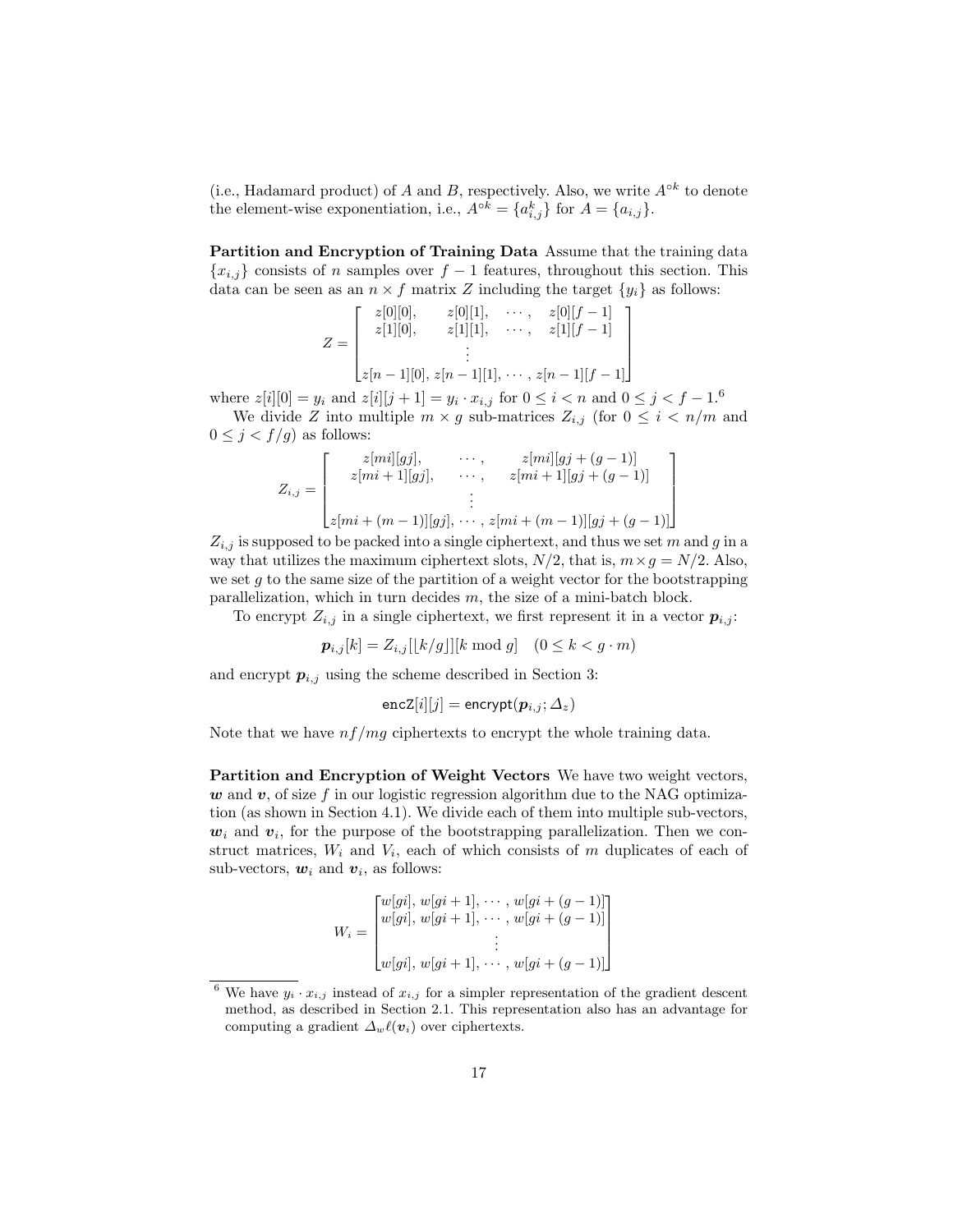$$
V_i = \begin{bmatrix} v[gi], v[gi+1], \cdots, v[gi+(g-1)] \\ v[gi], v[gi+1], \cdots, v[gi+(g-1)] \\ \vdots \\ v[gi], v[gi+1], \cdots, v[gi+(g-1)] \end{bmatrix}
$$

We write  $encW[i]$  and  $encV[i]$  to denote encryptions of these matrices. We initialize them to be an encryption of a zero vector.

Homomorphic Evaluation of Inner Product One of the essential operations of logistic regression is the inner product. If we have  $m$  samples over  $g$  features, then for each iteration, we have to compute m inner products on vectors of size  $q$ , where each inner product requires  $g^2$  multiplication and  $g-1$  addition operations, that is,  $m \cdot (g^2 \cdot \text{mult} + g \cdot \text{add})$  operations in total. Now we will show an optimized, batch inner product method using SIMD-addition, SIMD-multiplication, and rotation operations, which requires only two SIMD-multiplication operations and  $2 \log g$  rotation-and-SIMD-addition operations to compute the m inner products, that is,  $2 \cdot \text{SIMDmult} + 2 \log q \cdot (\text{rot} + \text{SIMDadd})$  in total. This batch method is extremely efficient in the packed HEs where SIMD operations provide high throughput at no additional cost compared to non-SIMD operations.

The batch inner product method is as follows. Suppose we want to compute Z  $\cdot v$  where  $Z \in \mathbb{R}^{m \times g}$  and  $v \in \mathbb{R}^g$ . Assume that g is a power of two.<sup>7</sup> First, we construct a matrix  $V$  that consists of  $m$  duplicate row-vectors of  $v$  as described in Section 4.2. Then, we can compute the Hadamard product,  $Z \circ V$ , by conducting a single SIMD-multiplication as follows:

$$
Z \circ V = \begin{bmatrix} Z[1][1] \cdot v[1], & Z[1][2] \cdot v[2], & \cdots, & Z[1][g] \cdot v[g] \\ Z[2][1] \cdot v[1], & Z[2][2] \cdot v[2], & \cdots, & Z[2][g] \cdot v[g] \\ \vdots & \vdots & \ddots & \vdots \\ Z[m][1] \cdot v[1], & Z[m][2] \cdot v[2], & \cdots, & Z[m][g] \cdot v[g] \end{bmatrix}
$$

Now, we need to compute the summation of the columns, which becomes the inner product result. We can compute the summation by repeating the rotationand-addition operations  $\log g$  times as follows. Let  $\mathsf{Lrot}_i(A)$  be a matrix obtained by rotating each element of  $A$  to the left by  $i$ . Then, recursively evaluating the following recurrence relation starting from  $A^{(0)} = A$  will give us  $A^{(g)}$ , in log g steps, whose first column is the summation of the columns of A:

$$
A^{(2^{k+1})} = A^{(2^k)} + \text{Lrot}_{2^k}(A^{(2^k)}) = \begin{bmatrix} \sum_{i=1}^{2^{k+1}} Z[1][i] \cdot v[i] & \cdots - \\ \sum_{i=1}^{2^{k+1}} Z[2][i] \cdot v[i] & \cdots - \\ \vdots & \ddots & \vdots \\ \sum_{i=1}^{2^{k+1}} Z[m][i] \cdot v[i] & \cdots - \end{bmatrix}
$$

Note that the other columns except the first are garbage, denoted by −, in the above. We can clean up the garbage columns by multiplying the zero vectors, and then duplicate the first column by applying the rotation-and-addition method. See Algorithm 3 for the complete details.

<sup>7</sup> Otherwise, we can pad zero columns in the end to make it a power of two.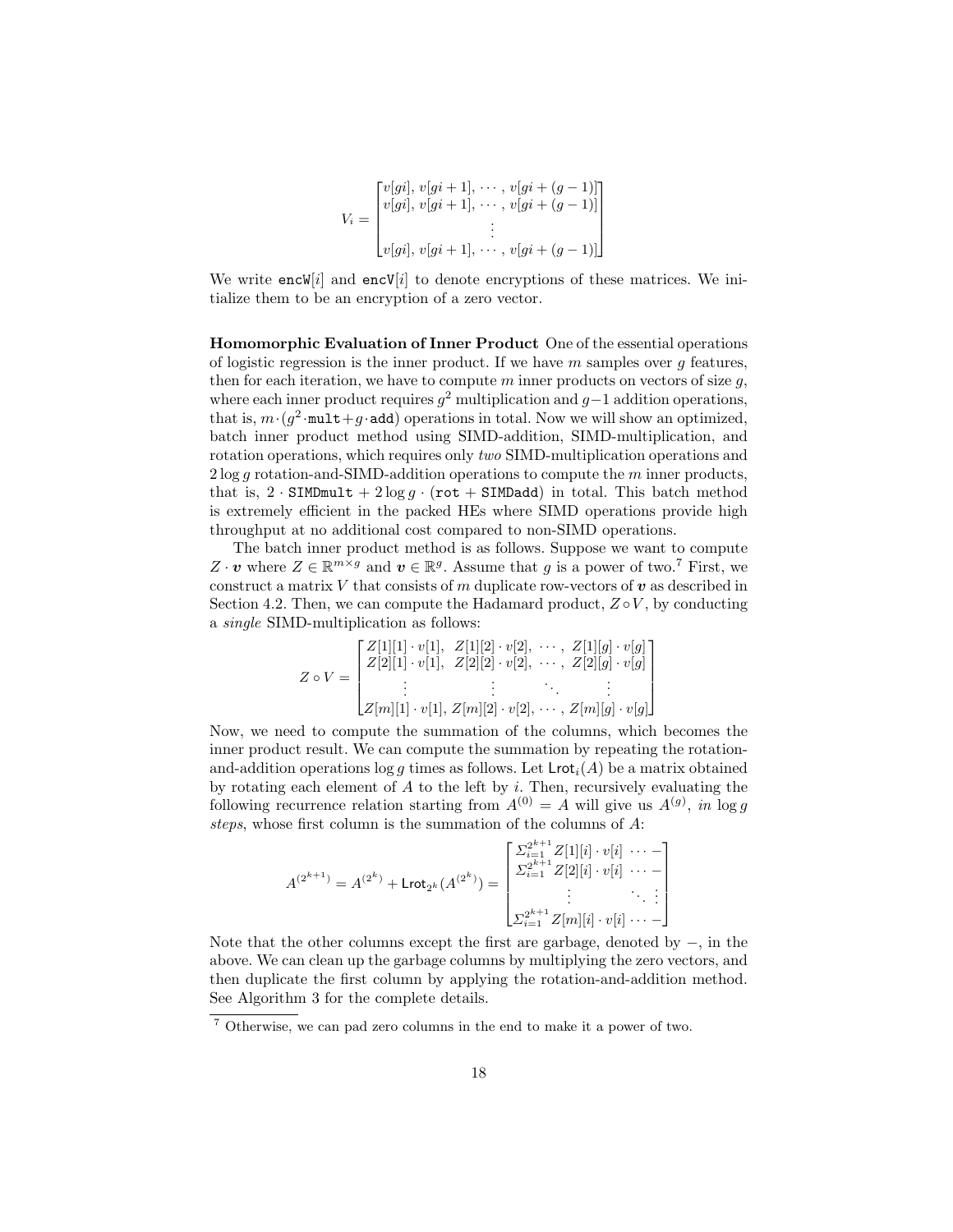Algorithm 2 SumRowVec: summation of row-vectors

**Input:** Matrix A with size  $f \times g$  for a power of two f **Output:** Matrix R with size  $f \times g$ 1:  $R := A$ 2: for  $0 \leq i < \log_2 f$  do 3:  $R = \text{Lrot}_{a \cdot 2^i}(R) + R$ 4: end for 5: return R

# Algorithm 3 SumColVec: summation of column-vectors

**Input:** Matrix A with size  $f \times g$  for a power of two g **Output:** Matrix R with size  $f \times g$ 1:  $R := A$ 2: for  $0 \leq i < \log_2 g$  do 3:  $R = \text{Lrot}_{2^{i}}(R) + R$ 4: end for 5:  $D = \{D_{i,j}\}\,$  where  $D_{i,j} = 1$  if  $j = 0$  and 0 otherwise. 6:  $R = R \circ D$ 7: for  $0 \leq i < \log_2 g$  do 8:  $R := \text{Rrot}_{2^i}(R) + R$ 9: end for 10: return R

Note that we can compute the summation of row-vectors in a similar way, as shown in Algorithm 2. Below we illustrate the results of two procedures, SumRowVec and SumColVec:

SumRowVec
$$
(A)
$$
 = 
$$
\begin{bmatrix} \sum_{i} a[i][1], \cdots, \sum_{i} a[i][g] \\ \sum_{i} a[i][1], \cdots, \sum_{i} a[i][g] \\ \vdots, \ddots, \vdots \\ \sum_{i} a[i][1], \cdots, \sum_{i} a[i][g] \end{bmatrix}
$$
  
SumColVec $(A)$  = 
$$
\begin{bmatrix} \sum_{j} a[1][j], \cdots, \sum_{j} a[1][j] \\ \sum_{j} a[2][j], \cdots, \sum_{j} a[2][j] \\ \vdots, \ddots, \vdots \\ \sum_{j} a[f][j], \cdots, \sum_{j} a[f][j] \end{bmatrix}
$$

for  $A = \{a_{i,j}\}\in \mathbb{R}^{f \times g}$ .

Vectorized Algorithm Algorithm 4 shows the resulting vectorized body of the main iteration loop using the approaches described so far in this section. At line 6, we use the least squares fitting polynomial approximation of sigmoid,  $y = 0.5 + 0.15x - 0.0015x^3$  (depicted in Figure 2). The bold symbols and numbers denote  $m \times g$  matrices that consist of duplicates of corresponding elements. Note that the approximated sigmoid function is evaluated only once per iteration even with the partitioned weight vectors. Also, note that the two loops of iterating over the partitioned weight vectors can be run in parallel.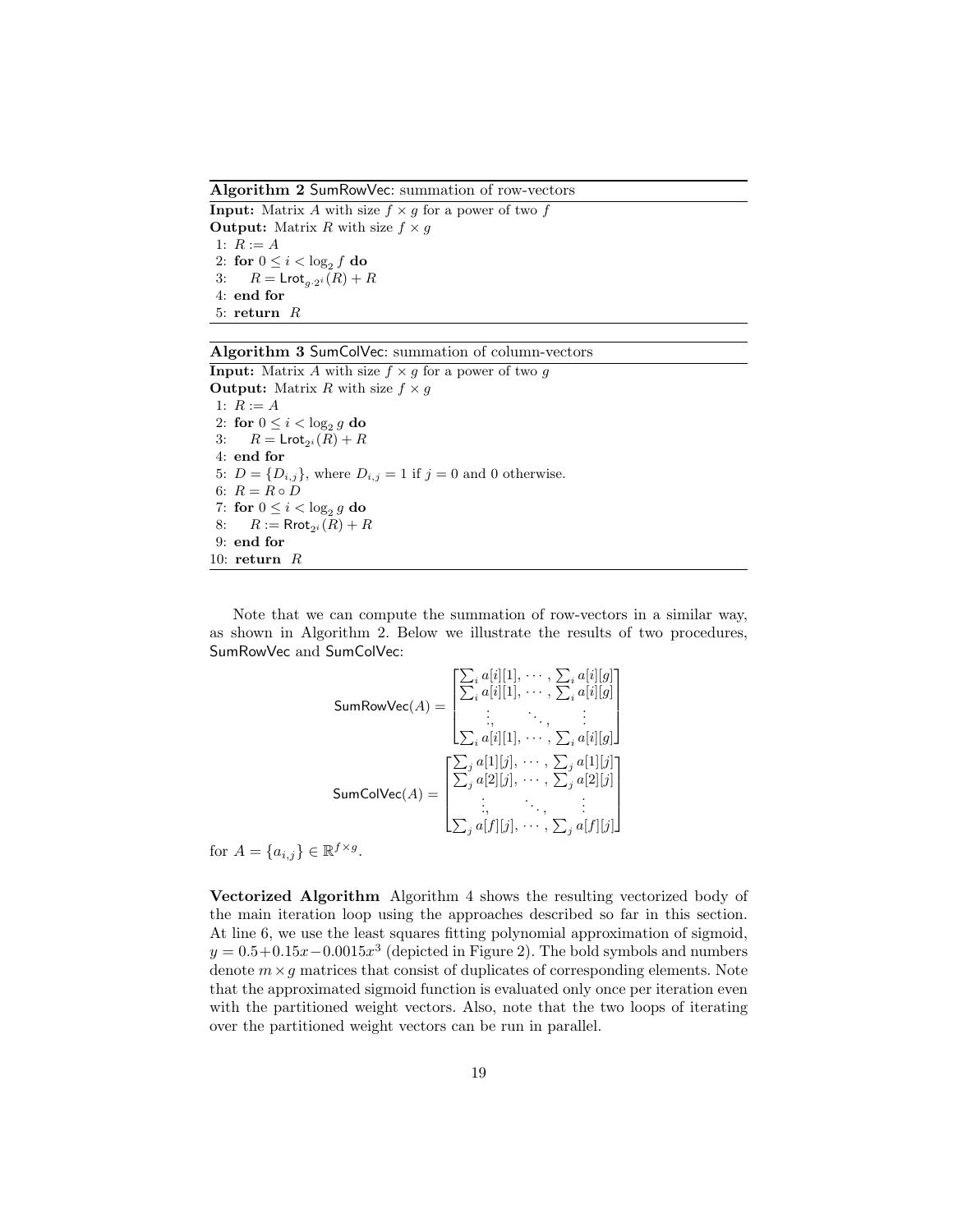Algorithm 4 Vectorized body of the iteration loop

**Input:** Matrices  $Z_j$ ,  $W_j$ , and  $V_j$  for  $0 \leq j \leq f/g$ **Output:** Matrices  $W_j^+$  and  $V_j^+$  for  $0 \le j < f/g$ 1: for  $0 \leq j < f/g$  do 2:  $M_j = Z_j \circ V_j$ 3:  $M_i = \textsf{SumColVec}(M_i)$ 4: end for 5:  $M = \sum_{j=0}^{f/g} M_j$ 6:  $S = 0.5 + 0.15 \circ M - 0.0015 \circ M^{\circ 3}$ 7: for  $0 \leq j < f/g$  do 8:  $S_j = S \circ Z_j$ 9:  $\Delta_j = \textsf{SumRowVec}(S_j)$ 10:  $W_j^+ = V_j - \gamma \circ \Delta_j$ <br>11:  $V_j^+ = (\mathbf{1} - \boldsymbol{\eta}) \circ W_j^+ + \boldsymbol{\eta} \circ W_j$  $11:$ 12: end for 13: **return**  $W_j^+$  and  $V_j^+$  for  $0 \le j < f/g$ 

## 4.3 Further Optimization

Now we explain the further optimization made on the top of Algorithm 4 by fine-tuning the evaluation order to minimize both the depth and the noise of multiplications. Our final HE-optimized algorithm is given in Algorithm  $5^8$ .

Minimizing Multiplication Depth In homomorphic evaluation, minimizing the depth of nested multiplications is critical to optimize the performance. The larger the multiplication depth, the larger the ciphertext modulus and/or the more often the bootstrapping operation needs to be executed. A large ciphertext modulus significantly increases the computation overhead, and the bootstrapping operation is very expensive. For example, when computing  $x^n$ , a naive method would require the nested multiplications of depth  $n-1$ , but an optimized method such as the square-and-multiply method would require only the multiplication depth of  $\log n$ .

We further optimize Algorithm 4 by minimizing the multiplication depth. A naive evaluation of Algorithm 4 requires the multiplication depth of 7. We reduce the depth to 5, by using the square-and-multiply method with further adjusting the evaluation order. This depth reduction allows us to reduce the size of the ciphertext modulus, improving the performance. Note that our depth minimization method will achieve a bigger depth reduction as a larger-degree polynomial is used in the sigmoid approximation (at line 6 in Algorithm 4).

Figure 3 illustrates our optimized evaluation of Algorithm 4 using the depth minimization method. It shows the optimized evaluation in the form of a circuit, where the inputs are given in the top of the figure, and the outputs are in the bottom. The circuit is layered by the multiplication depth, where each layer is

<sup>8</sup> The definitions of encSumRowVec and encSumColVec are provided in Appendix.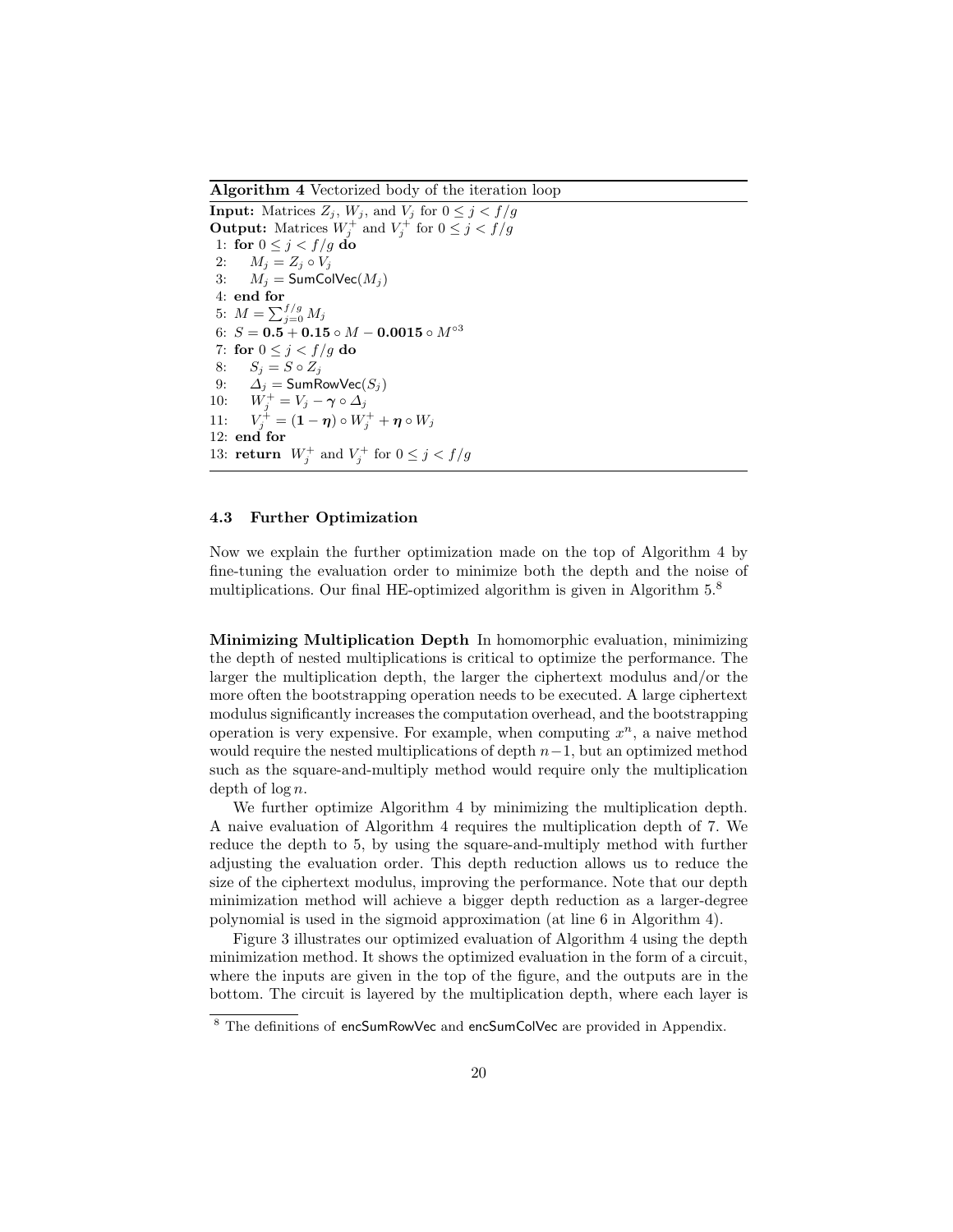

Fig. 3: An optimized evaluation circuit of Algorithm 4 using the depth minimization method. The circuit is layered by the multiplication depth (in the left-hand side), where each layer consists of either normal multiplication (mult) or constant multiplication (cMult), with zero or more addition (add) operations. The solid arrow denotes the input wiring, and the dotted arrow denotes the value propagation. Since the circuit is layered by only the multiplication depth, the inputs of the addition operation are put in the same layer (e.g., as shown in the fourth layer). Algorithm 5 incorporates this optimized evaluation circuit.

labeled with its multiplication depth (in the left-hand side), i.e., the input layer is labeled with 0, and the output layer is labeled with 5. Given the inputs  $V_i$ ,  $Z_j$ , and  $W_j$ ,<sup>9</sup> the first layer computes  $M_j = Z_j \circ V_j$  (corresponding to the line 2) in Algorithm 4), and  $Z' = (-\gamma \cdot c_1) \circ Z_j$  and  $Z''' = (\gamma \cdot c_3) \circ Z_j$  (corresponding to the partial computation of the lines 6, 8, and 10). The second layer computes  $M = \sum_j (\textsf{SumColVec}(M_j))$  (corresponding to the lines 3 and 5). The third layer computes  $M' = M \circ Z'''$  and  $M'' = M^{\circ 2} - \frac{c_2}{c_3}$ . The fourth layer computes  $G = M' \circ M'' + Z'$  and  $W_j^+ = V_j + \mathsf{SumRowVec}(G)$ . The fifth layer computes  $V_j^+ = (1 - \eta) \circ W_j^+ + \eta \circ W_j$ . Note that SumRowVec(G) computed in the fourth layer effectively computes  $-\gamma \circ \Delta_i$  (at line 10 in Algorithm 4).<sup>10</sup> Also note that the computation of  $SumRowVec(G)$  requires only the multiplication depth of 3, while a naive evaluation of  $-\gamma \circ \Delta_j$  would require the multiplication depth of 5. In general, if we use a degree  $n$  polynomial approximation (at line 6 in

<sup>&</sup>lt;sup>9</sup> Indeed, the whole evaluation circuit consists of duplicates of the presented circuit for each  $j$  being arranged side-by-side, which effectively parallelizes the loops in Algorithm 4.

 $^{10}$  SumRowVec  $\mathrm{(G)} = \mathsf{SumRowVec}(M'\circ M'' + Z') = \mathsf{SumRowVec}((M\circ (\gamma\cdot c_3) \circ Z_j)\circ M'')$  $(M^{\circ 2}-\frac{c_2}{c_3})+(-\gamma\cdot c_1)\circ Z_j)=$  SumRowVec $(-\gamma\cdot Z_j\circ (c_1+c_2\circ M-c_3\circ M^{\circ 2}))=$ SumRowVec $(-\gamma\cdot Z_j\circ S)=\mathsf{SumRowVec}(-\gamma\cdot S_j)=-\gamma\circ\mathsf{SumRowVec}(S_j)=-\gamma\circ\Delta_j$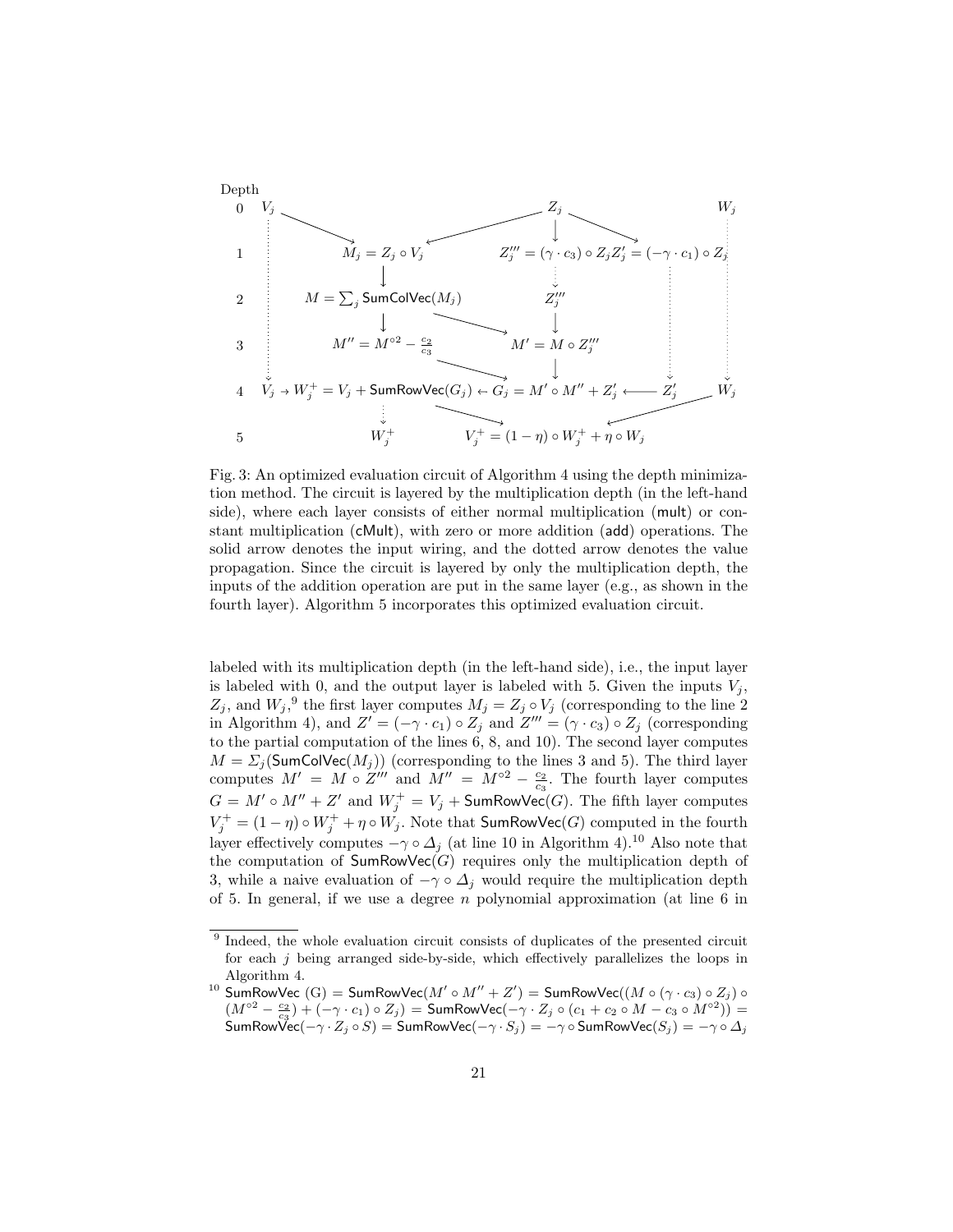Algorithm 4), our depth minimization method will reduce the multiplication depth from  $O(n)$  to  $O(\log n)$ .

Minimizing Approximation Noise Recall that the approximate HE used in our algorithm introduces an additional noise for each homomorphic operation. Even the homomorphic rotation and rescaling operations introduce the noise. We further optimize our algorithm to minimize the noise by reordering the evaluation order of homomorphic operations. For example, the rescaling operation has an effect of reducing the previously introduced noise. Reordering the rescaling operations, thus, can reduce the overall accumulated noise. Let us illustrate the approach. Suppose we want to multiply two ciphertexts  $c_1 = \text{Enc}(m_1)$  and  $c_2 = \text{Enc}(m_2)$ , and rotate the multiplication result. Let  $m_3 = (m_1 \circ m_2)$ . A naive way of computing that would have the following evaluation order:

$$
c_3 = \text{Mult}(\text{Enc}(m_1), \text{Enc}(m_2)) = \text{Enc}(m_3 \cdot \Delta + \epsilon_1)
$$
  
\n
$$
c_4 = \text{Rescale}(c_3, \Delta) = \text{Enc}(m_3 + \epsilon_1/\Delta + \epsilon_2)
$$
  
\n
$$
c_5 = \text{Rotate}(c_4, i) = \text{Enc}(\text{Lrot}_i(m_3) + \epsilon_1/\Delta + \epsilon_2 + \epsilon_3)
$$

where  $\Delta$  is the scaling factor, and  $\epsilon_i$  is the noise. However, we can reduce the final noise by adjusting the evaluation order, i.e., by swapping the rescaling operation and the rotation operation, as follows:

$$
\begin{aligned} c_3 &= \mathsf{Mult}(\mathsf{Enc}(m_1), \mathsf{Enc}(m_2)) = \mathsf{Enc}(m_3 \cdot \Delta + \epsilon_1) \\ c_4' &= \mathsf{Rotate}(c_3, i) = \mathsf{Enc}(\mathsf{Lrot}_i(m_3) \cdot \Delta + \epsilon_1 + \epsilon_2) \\ c_5' &= \mathsf{Rescale}(c_4', \Delta) = \mathsf{Enc}(\mathsf{Lrot}_i(m_3) + (\epsilon_1 + \epsilon_2)/\Delta + \epsilon_3) \end{aligned}
$$

Note that the final noise is reduced from  $\epsilon_1/\Delta + \epsilon_2 + \epsilon_3$  to  $(\epsilon_1 + \epsilon_2)/\Delta + \epsilon_3$ . Since  $\epsilon_2 \ll \Delta$ , this optimization effectively removes  $\epsilon_2$ .

# 5 Evaluation

We evaluate our algorithm of logistic regression on encrypted data against both a real financial training dataset and the MNIST dataset. Our artifact is publicly available at [Ano18].

#### 5.1 Logistic Regression on Encrypted Financial Dataset

We executed our algorithm on a private, real financial dataset to evaluate the efficiency and the scalability of our algorithm on a large dataset.

Training Dataset The encrypted dataset we consider to evaluate our logistic regression algorithm is the real consumer credit information maintained by a credit reporting agency.The dataset (for both training and validation), randomly sampled by the agency, consists of  $1,266,325$  individuals' credit information over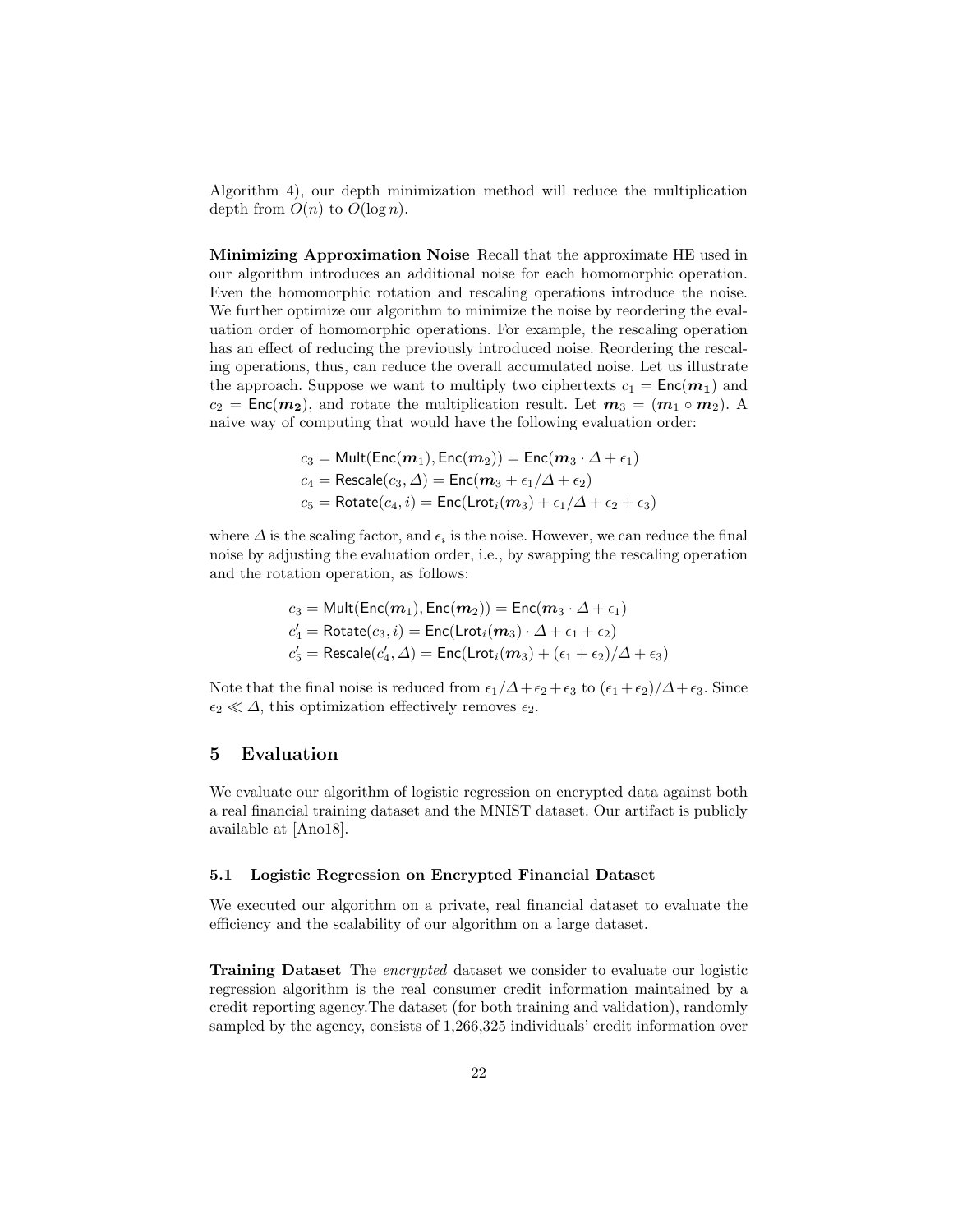Algorithm 5 HE-optimized body of the iteration loop

**Input:** Ciphertexts enc $\mathsf{Z}_j$ , enc $\mathsf{W}_j$ , and enc $\mathsf{V}_j$  for  $0 \leq j < f/g$ , and parameters wBits and pBits **Output:** Ciphertexts encW<sub>j</sub> and encV<sub>j</sub> for  $0 \leq j < f/g$ 1: for  $0 \leq j < f/g$  do 2: enc $M_j$  = rescale(mult(encZ<sub>j</sub>, encV<sub>j</sub>), wBits) 3: enc $M_j$  = encSumColVec(enc $M_j$ , pBits) 4: end for  $5: \text{ encM} = \sum_{j=0}^{f/g} \text{encM}_j$ 6: encM" = rescale(mult(encM, encM), wBits) 7: encM" = cAdd(encM",  $-100$ , wBits) 8: for  $0 \leq j < f/g$  do 9: encZ' = cMult(encZ<sub>j</sub>,  $-\gamma \circ 0.5$ , wBits) 10: encZ<sup> $m$ </sup> = cMult(encZ<sub>j</sub>,  $\gamma \circ 0.0015$ , wBits) 11:  $encZ''' = modDownTo(encZ''', encM)$ 12: encM' = rescale(mult(encM, encZ'''), wBits) 13:  $encG = rescale(mult(encM', encM''), wBits)$ 14:  $encG = add(encG, modDownTo(encZ', encG))$ 15: encG = encSumRowVec(encG) 16: enc ${\sf W}_j^+ = {\sf add}({\sf encG}, {\sf modDownTo}({\sf encV}_j, {\sf encG}))$ 17:  $\text{encW}_j = \text{modDownTo}(\text{encW}_j, \text{encW}_j^+)$ 18: enc $\mathsf{W}^+_{j,1} = \mathsf{cMult}(\mathsf{encW}^+_j, \mathbf{1}-\boldsymbol{\eta}, \mathsf{pBits})$ 19: enc $\mathsf{W}_{j,2}^+=\mathsf{cMult}(\mathsf{encW}_j, \bm{\eta}, \mathsf{pBits})$  $20\mathrm{:}\qquad \mathsf{enc}\mathsf{V}_{j}^{+}=\mathsf{add}(\mathsf{enc}\mathsf{W}_{j,1}^{+},\mathsf{enc}\mathsf{W}_{j,2}^{+})$ 21:  $\text{encV}_j^+ = \text{rescale}(\text{encV}_j^+, \text{pbits})$ 22:  $\qquad \mathsf{encW}^+_j = \mathsf{modDownTo}(\mathsf{encW}^+_j,\mathsf{encV}^+_j)$ 23: end for 24:  $\mathbf{return} \quad \mathsf{encV}^+_j \text{ and } \mathsf{encW}^+_j \text{ for } 0 \leq j < f/g$ 

200 features that are used for credit rating. Examples of the features are the loan information (such as the number of credit loans and personal mortgages), the credit card information (such as the average amount of credit card purchases and cash advances in the last three months), and the delinquency information (such as the days of credit card delinquency). The samples are labeled with a binary classification that refers to whether each individual's credit rating is below the threshold.

**HE Scheme Parameters** We use two scaling factors  $\Delta = 2^{30}$  and  $\Delta_c = 2^{15}$ , where  $\Delta$  is the regular scaling factor (for mult) and  $\Delta_c$  is the constant scaling factor (for cMult) that is used for multiplying constant matrices and scalars such as  $\eta$  and  $\gamma$ . We have the number of ciphertext slots  $N/2 = 2^{15}$ .

We set the initial ciphertext modulus  $Q$  for the weight vectors  $W$  and  $V$  as follows:

$$
\log_2 Q = 5 + \texttt{wBits} + \texttt{I} \cdot (3 \cdot \texttt{wBits} + 2 \cdot \texttt{pBits})
$$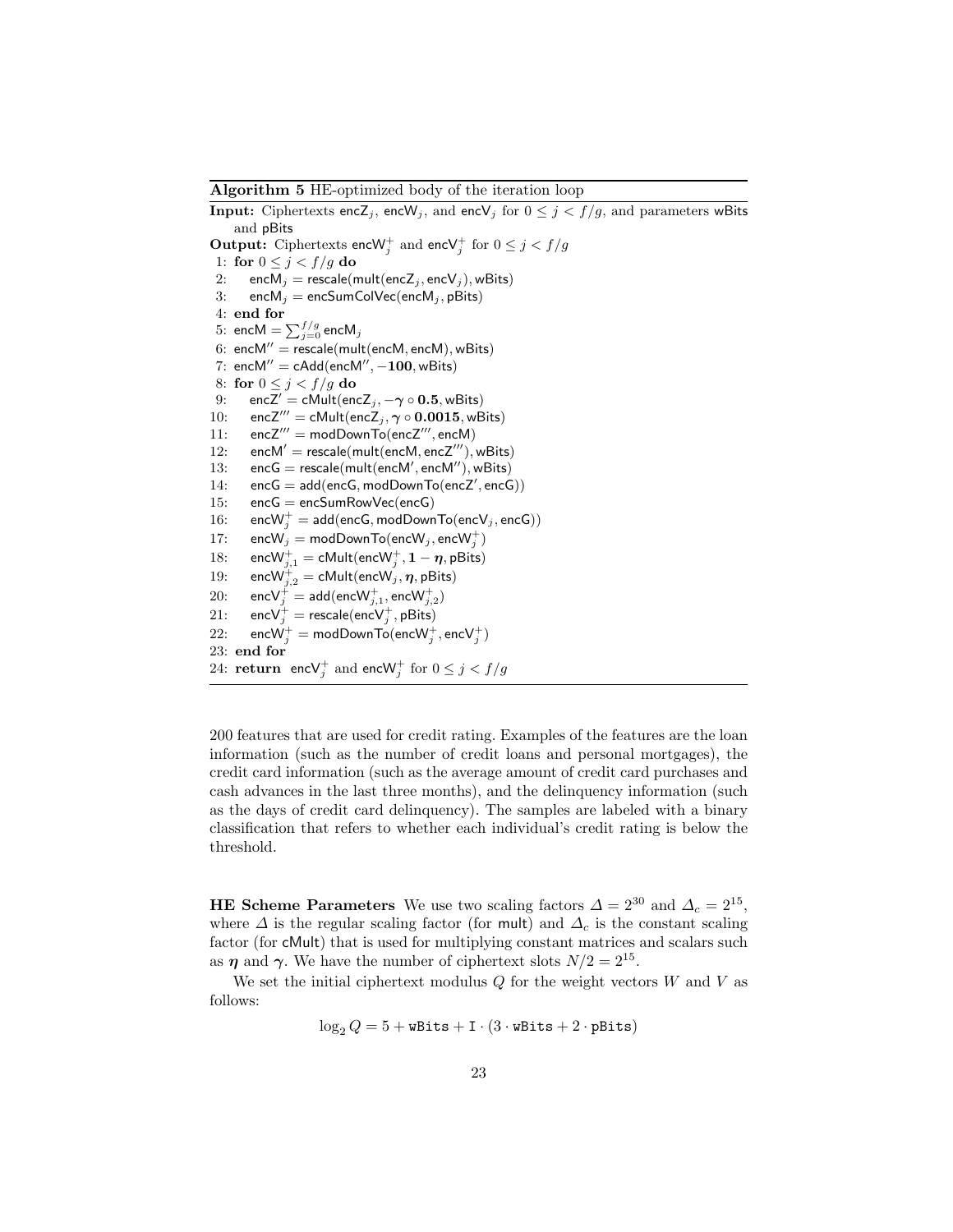where  $\texttt{wbits} = \log_2 \Delta$  and  $\texttt{pbits} = \log_2 \Delta_c$ . The above formula is derived from the fact that each iteration reduces  $(3 \cdot \text{wbits} + 2 \cdot \text{pbits})$ -bits of the ciphertext modulus (see Section 4.3 and Figure 3 for more details). Here, I is the number of iterations per bootstrapping operation; that is, the bootstrapping operation is executed every I iterations. We have  $I = 5$ . Also, we set the largest ciphertext modulus  $Q'$  for the bootstrapping, according to the HEAAN scheme [CHK+18, Kim18], as follows:  $\log_2 Q' = \log_2 Q + 24 + 14 \cdot (9 + \text{wbits}).$ 

| Data                                                     |          |      | Performances                 |                        |
|----------------------------------------------------------|----------|------|------------------------------|------------------------|
| <b>Financial</b> No. Samples (training) 422,108 Accuracy |          |      |                              | 80\%                   |
| No. Samples (validation) 844,217 AUROC                   |          |      |                              | 0.8                    |
| No. Features                                             |          | 200  | K-S value                    | 50.84                  |
| No. Iterations                                           |          | 200  | Public Key Size              | $\approx 2 \text{ GB}$ |
| Learning Rate                                            |          | 0.01 | Encrypted Block Size 4.87 MB |                        |
| Block Size (mini-batch)                                  |          | 512  | Running Time                 | $1060 \,\mathrm{min}$  |
| $\mathbf{m}$ is $\mathbf{m}$ if $\mathbf{c}$             | $\cdots$ | п.   | .                            |                        |

Table 1: Result of machine learning on encrypted data

Experimental Results We executed our logistic regression algorithm on the encrypted training set of 422,108 samples over 200 features. Having 200 iterations, it took 1,060 minutes to learn an encrypted model, i.e., ∼5 minutes per iteration on average, in a machine with IBM POWER8 (8 cores, 4.0GHz) and 256GB RAM. We sent the learned model to the data owner, and they decrypted and evaluated it on the validation set of 844,217 samples, having 80% accuracy and the KS value of 50.84. They confirmed that it provides a sufficient accuracy compared to their internal model learned using the plaintext dataset  $11$  and also our learned model gives appropriate weights on the important features (e.g., delinquency, loan, and credit card information) as expected.

Tabel 1 shows the detailed result of our experiment. We set the learning rate to be 0.01, and the mini-batch size to be 512. The ciphertext size of each minibatch block is 4.87 MB, and thus the total size of the encrypted dataset is ∼4  $GB = 4.87 \text{ MB} \times (422,108 / 512)$ . The public key size is ∼2 GB.

### 5.2 Logistic Regression on Encrypted MNIST Dataset

We executed our logistic regression algorithm on the public MNIST dataset to provide a more detailed evaluation.

Training Dataset and Parameters We took the MNIST dataset [LCB99], and restructured it for the binary classification problem between 3 and 8. We

 $11$  According to their report, it took several minutes to learn a model on the plaintext using the same algorithm, and the model provides the KS value of 51.99.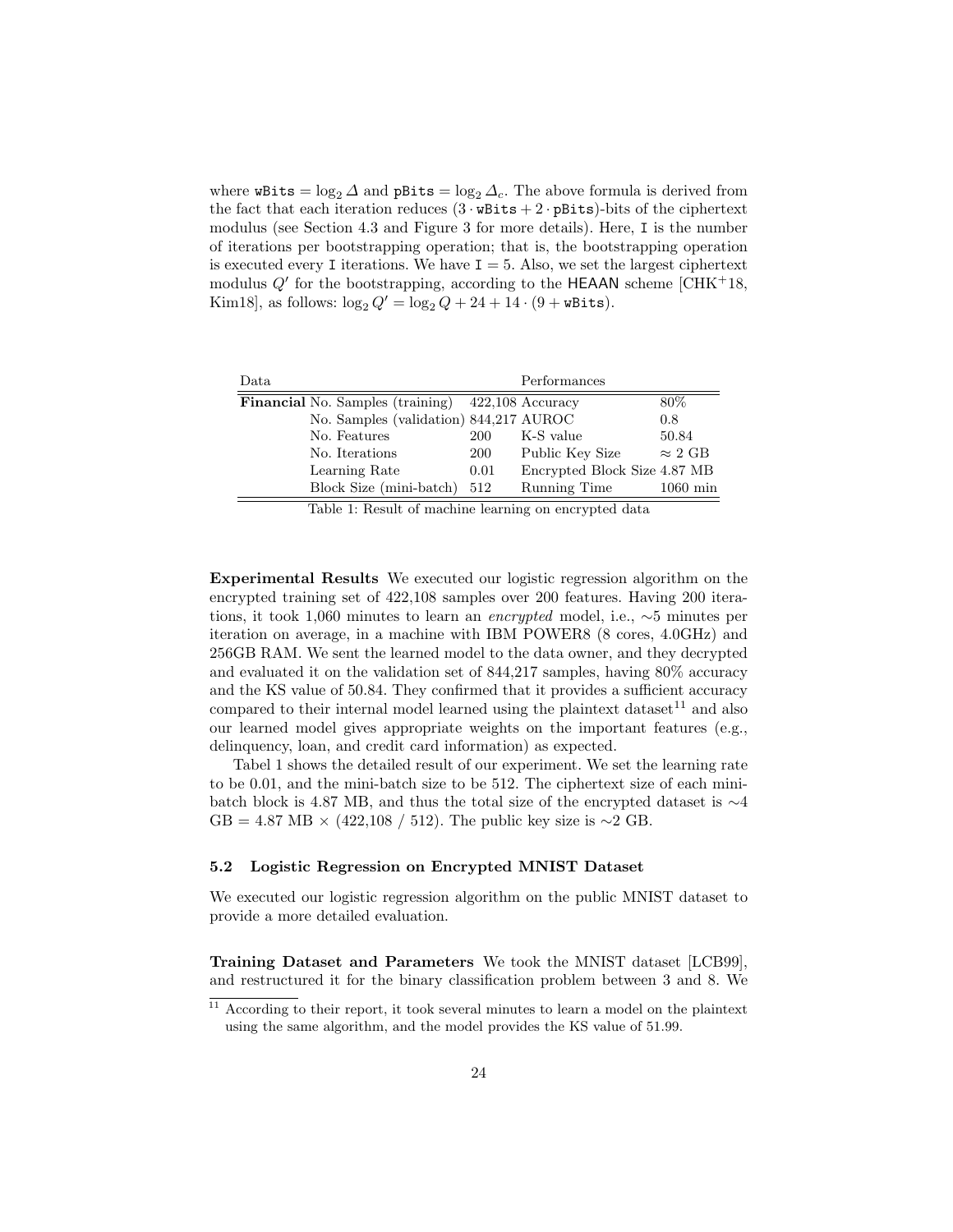compressed the original images of  $28\times28$  pixels into  $14\times14$  pixels, by compressing  $2\times2$  pixels to their arithmetic mean. The restructured dataset consists of 11,982 samples of the training dataset and 1,984 samples of the validation dataset.

We use the same principle for setting the HE scheme parameters as shown in Section 5.1. We set  $\Delta = 2^{40}$ ,  $\Delta_c = 2^{15}$ , and  $I = 3$ . Also, we approximate the sigmoid function with the interval  $[-16, 16]$  by the least squares fitting polynomial of degree 3,  $y = 0.5 - 0.0843x + 0.0002x^3$ .

| Data                                                |     | Performances                 |                   |
|-----------------------------------------------------|-----|------------------------------|-------------------|
| <b>MNIST</b> No. Samples (training) 11,982 Accuracy |     |                              | 96.4\%            |
| No. Samples (validation) 1,984 AUROC                |     |                              | 0.99              |
| No. Features                                        | 196 | K-S value                    | N/A               |
| No. Iterations                                      | 32  | Public Key Size              | $\approx$ 1.5 GB  |
| Learning Rate                                       | 1.0 | Encrypted Block Size 3.96 MB |                   |
| Block Size (mini-batch)                             |     | 1024 Running Time            | $132 \text{ min}$ |
|                                                     |     |                              |                   |

Table 2: Result of machine learning on encrypted data

Experimental Results We encrypted the MNIST dataset and executed our logistic regression algorithm. Table 2 shows the result. With 32 iterations, our logistic algorithm took 132 minutes to learn an encrypted model. The average time for each iteration is ∼4 minutes, which is similar to that of the financial dataset, as expected. We decrypted the learned model and evaluated it on the validation dataset, obtaining 96.4% accuracy.<sup>12</sup>

Microbenchmarks We also executed our logistic regression algorithm on the plaintext dataset, and compared the result to that of the ciphertext learning. Recall that the approximate HE used in our algorithm introduces the approximation noise for each computation step, but it had not been clear how much the noise affects the overall training process. To evaluate the impact of the approximation noise on the overall learning performance (e.g., the convergence rate and accuracy), we measured the accuracy for each iteration for both plaintext and ciphertext training, and compared those results. Figure 4 shows the comparison result. It shows that the accuracy for each iteration in the ciphertext training is marginally different from that of the plaintext, especially in the early stage of the training process, but they eventually converged at the final step. This result implies that the additional noise introduced by the approximate HE evaluation is not significant to deteriorate the accuracy of a learned model and the training performance.

 $^{12}$  The accuracy seems to be lower than the usual, but the difference is mainly due to the image compression, not because of the approximation noise. See Section 5.2 and Figure 4 for more details.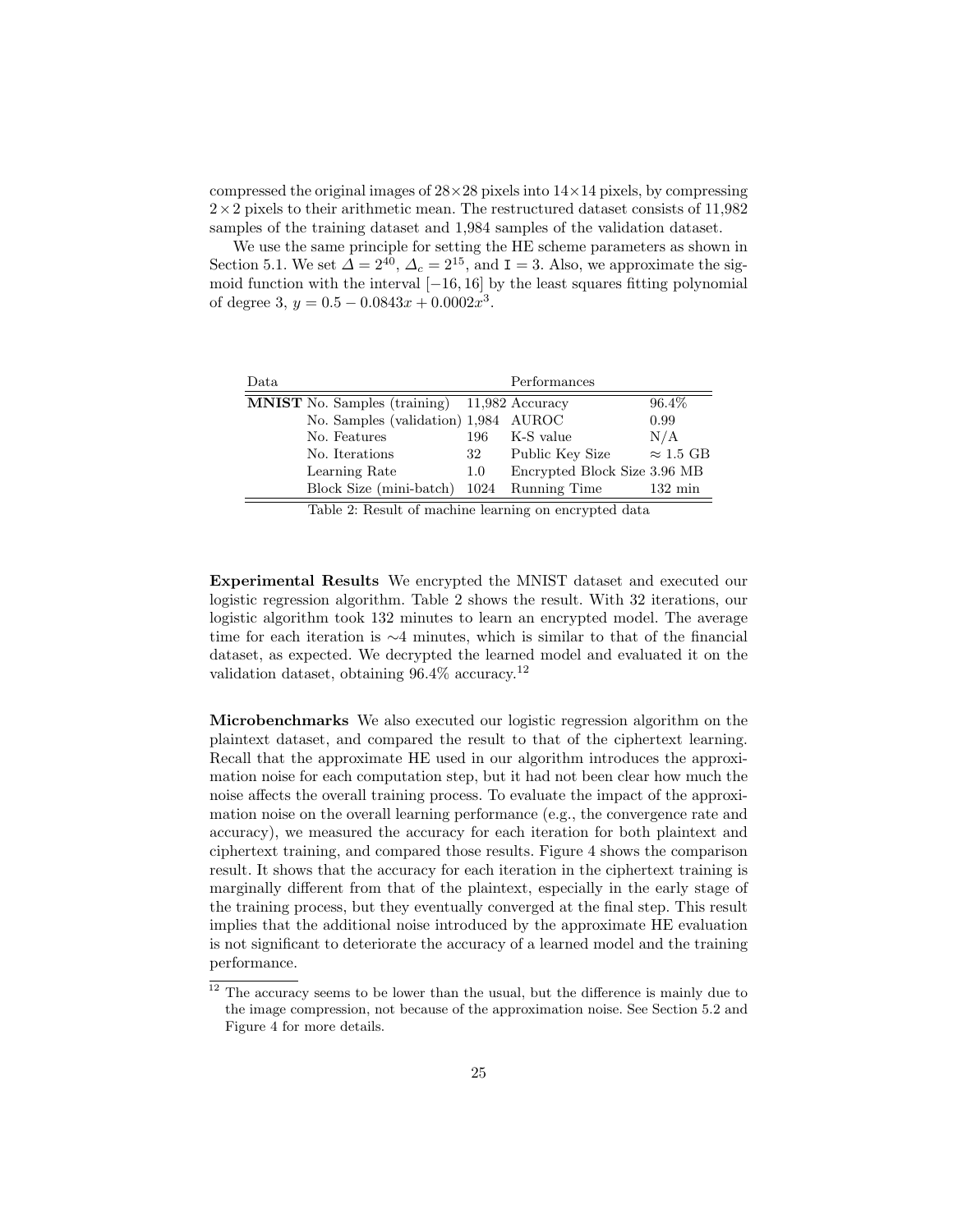

Fig. 4: Comparison between encrypted and plaintext training



Fig. 5: Comparison between sigmoid and least squares fitting (of degree 3)

We also evaluate the effect of the precision of the polynomial approximation of sigmoid. We executed the same algorithm (on the plaintext) with three different sigmoid approximations: the original sigmoid (i.e., no approximation), the least squares fitting polynomial, and the Taylor expansion polynomial (depicted in Figure 2). Figure 5 and 6 show the comparison of accuracy between them. It shows that the approximation error of the least fitting polynomial is not significant, resulting in only the marginal difference of accuracy. However, the approximation error of the Taylor expansion polynomial is so large that it fails to learn a model; that is, the accuracy decreases as the number of iteration increases, and eventually it becomes 0 (i.e., an invalid model).

#### 5.3 Discussion

It is not straightforward to provide the fair comparison of our performance with those of the related works, since the previous HE-based approaches are not ca-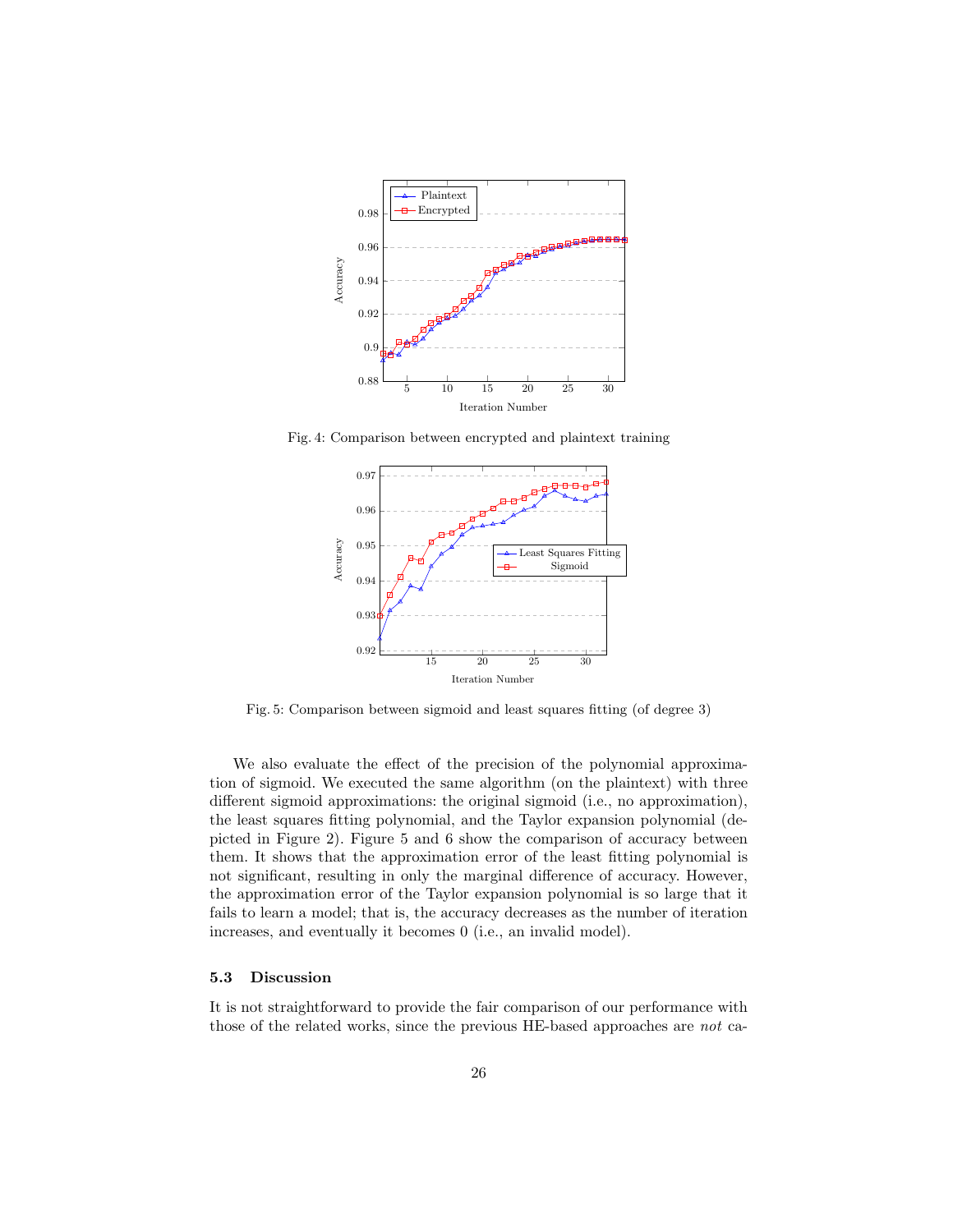

Fig. 6: Comparison between Taylor expansion between least squares fitting (both of degree 3)

pable of admitting such realistic size training datasets considered in this paper, and the MPC-based approaches do not support the same flexibility in the usage scenarios as ours. As a rough comparison, however, the recent MPC-based approach  $[MZ17]$  will take minutes<sup>13</sup> to learn a model on the MNIST dataset used in this paper, which is one or two orders of magnitude faster than ours. We note that, however, the MPC-based approach requires the additional assumption in the usage scenarios that either the number of participants is small, or the two servers do not collude.

Our algorithm requires the number of iterations to be provided in advance, which is inevitable due to the security of the underlying HE schemes. In our experiment on the financial data, the number was obtained by asking the data owner to provide a rough bound. We note that, however, one can use our algorithm in an interactive way that the data owners decrypt the learned model periodically (e.g., every 100 iterations), and decide whether to proceed further or not, depending on the quality of the model at the moment.

# 6 Conclusion and Further Work

In this paper, we presented an efficient logistic regression algorithm on large (fully) homomorphically encrypted data, and evaluated it against both the private financial data and the public MNIST dataset. Our implementation successfully learned a quality model in about 17 and 2 hours, respectively, which demonstrates the practical feasibility of our algorithm on realistic size data. We believe that the techniques we developed here can be also readily used for homomorphically evaluating other machine learning algorithms such as neural networks, which we leave as a future work.

<sup>&</sup>lt;sup>13</sup> The time is obtained by extrapolating their experimental result on the MNIST dataset.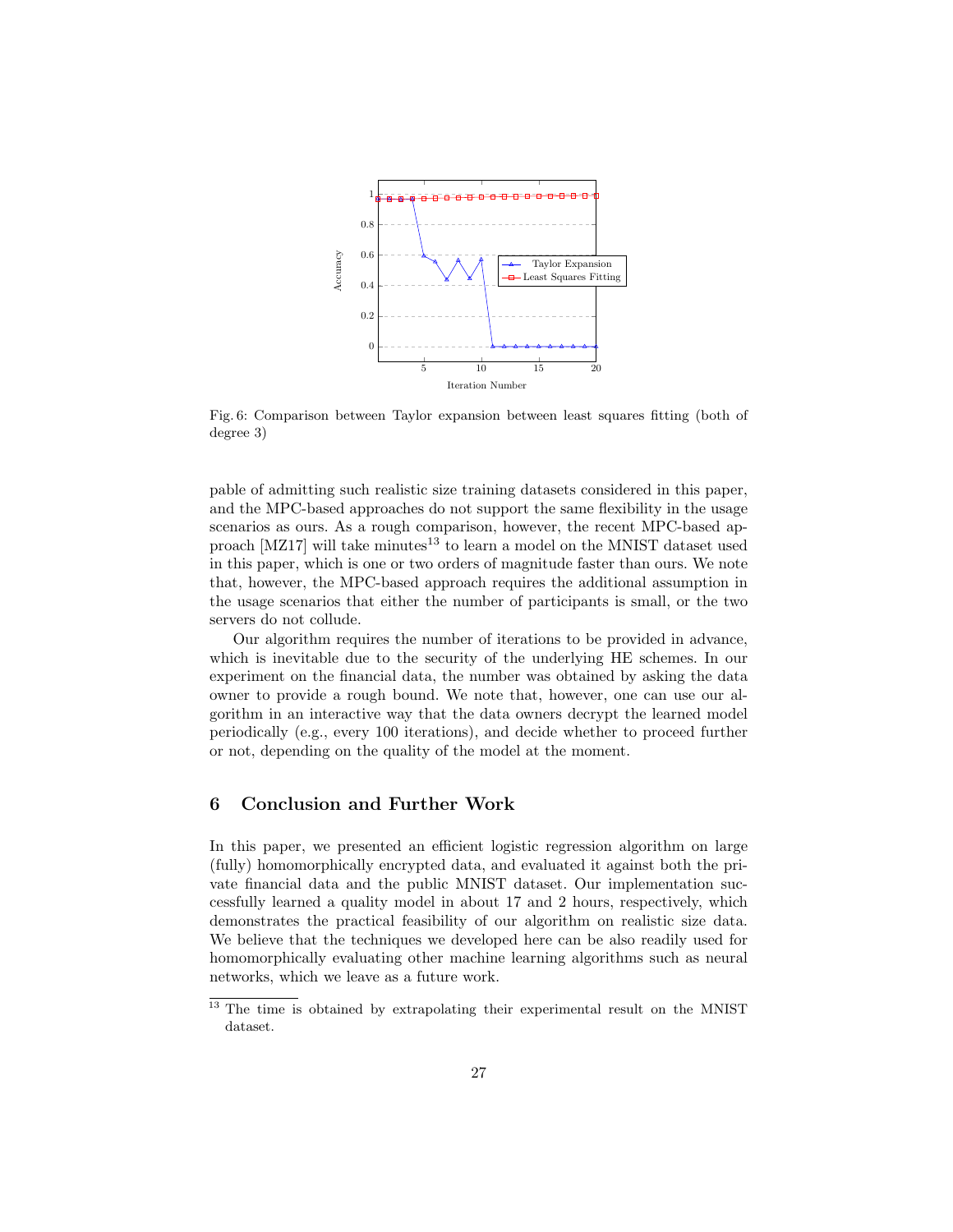# References

- [ACC<sup>+</sup>17] David Archer, Lily Chen, Jung Hee Cheon, Ran Gilad-Bachrach, Roger A. Hallman, Zhicong Huang, Xiaoqian Jiang, Ranjit Kumaresan, Bradley A. Malin, Heidi Sofia, Yongsoo Song, and Shuang Wang. Applications of homomorphic encryption. Technical report, HomomorphicEncryption.org, Redmond WA, July 2017.
- [AHPW16] Yoshinori Aono, Takuya Hayashi, Le Trieu Phong, and Lihua Wang. Scalable and secure logistic regression via homomorphic encryption. Cryptology ePrint Archive, Report 2016/111, 2016. https://eprint.iacr.org/2016/111.
- [Ano18] Anonymous. http://anonymous.4open.science/repository/0b20aa40-6f0c-46bf-887e-933b6d4952fa/, 2018.
- [BGV12] Zvika Brakerski, Craig Gentry, and Vinod Vaikuntanathan. (Leveled) fully homomorphic encryption without bootstrapping. In *Proceedings of* the 3rd Innovations in Theoretical Computer Science Conference, pages 309–325. ACM, 2012.
- [BLN14] Joppe W Bos, Kristin Lauter, and Michael Naehrig. Private predictive analysis on encrypted medical data. Journal of biomedical informatics, 50:234–243, 2014.
- [BMMP17] Florian Bourse, Michele Minelli, Matthias Minihold, and Pascal Paillier. Fast homomorphic evaluation of deep discretized neural networks. Cryptology ePrint Archive, Report 2017/1114, 2017. https://eprint.iacr.org/2017/1114.
- [BPTG15] Raphael Bost, Raluca Ada Popa, Stephen Tu, and Shafi Goldwasser. Machine learning classification over encrypted data. In NDSS, volume 4324, page 4325, 2015.
- [Bra12] Zvika Brakerski. Fully homomorphic encryption without modulus switching from classical GapSVP. In CRYPTO, pages 868–886, 2012.
- [BV11] Zvika Brakerski and Vinod Vaikuntanathan. Fully homomorphic encryption from ring-LWE and security for key dependent messages. In Advances in Cryptology–CRYPTO 2011, pages 505–524. Springer, 2011.
- [BV14] Zvika Brakerski and Vinod Vaikuntanathan. Efficient fully homomorphic encryption from (standard) LWE. SIAM Journal on Computing, 43(2):831–871, 2014.
- [CBD14] Matthieu Courbariaux, Yoshua Bengio, and Jean-Pierre David. Training deep neural networks with low precision multiplications. arXiv preprint arXiv:1412.7024, 2014.
- [CDN01] Ronald Cramer, Ivan Damgård, and Jesper B Nielsen. Multiparty computation from threshold homomorphic encryption. In *International Confer*ence on the Theory and Applications of Cryptographic Techniques, pages 280–300. Springer, 2001.
- $\text{[CdWM}^+17\text{]}$  Hervé Chabanne, Amaury de Wargny, Jonathan Milgram, Constance Morel, and Emmanuel Prouff. Privacy-preserving classification on deep neural network. IACR Cryptology ePrint Archive, 2017:35, 2017.
- [CGGI17] Ilaria Chillotti, Nicolas Gama, Mariya Georgieva, and Malika Izabachène. Improving TFHE: faster packed homomorphic operations and efficient circuit bootstrapping. 2017. https://eprint.iacr.org/2017/430.
- [CHK<sup>+</sup>18] Jung Hee Cheon, Kyoohyung Han, Andrey Kim, Miran Kim, and Yongsoo Song. Bootstrapping for approximate homomorphic encryption. In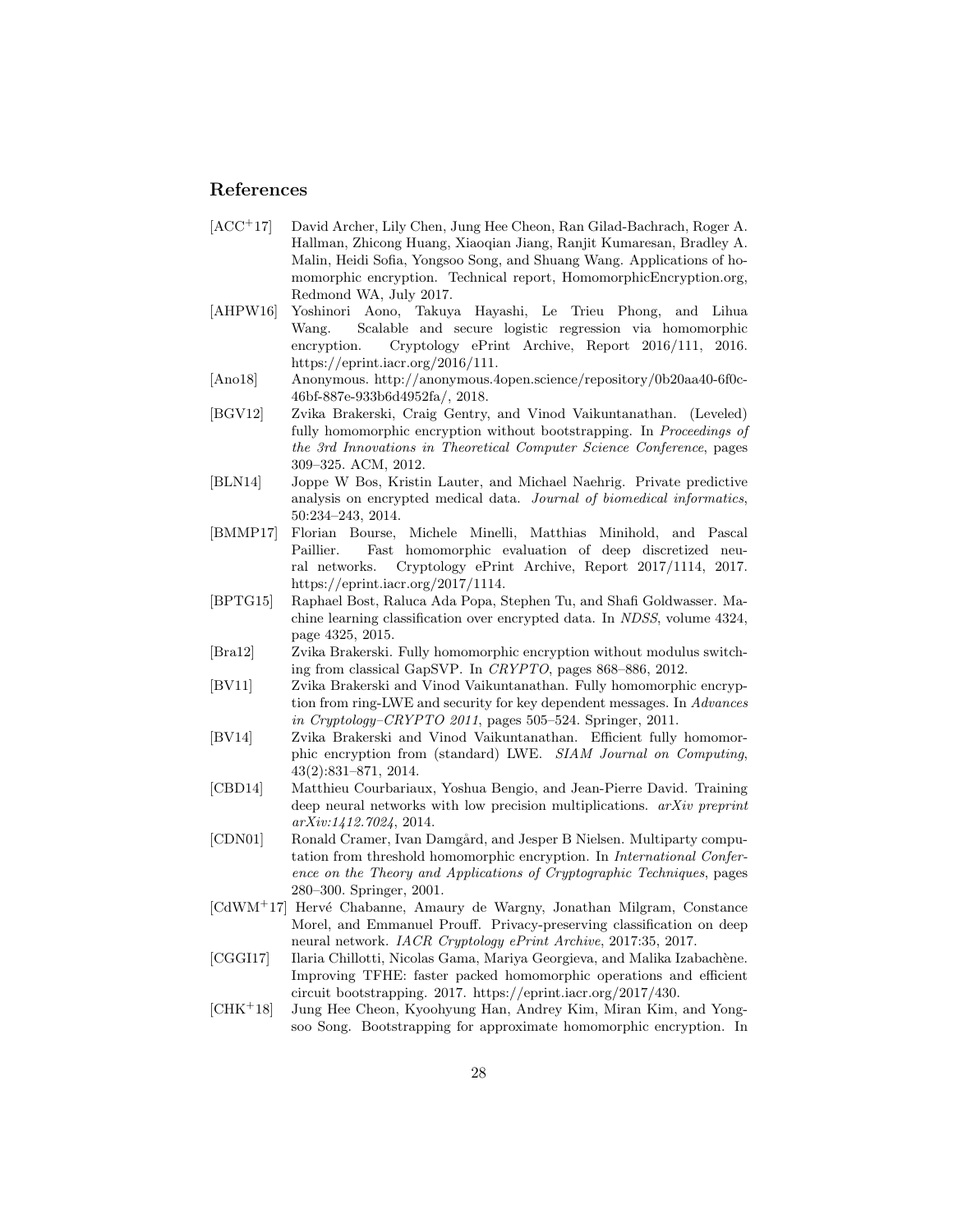Annual International Conference on the Theory and Applications of Cryptographic Techniques, pages 360–384. Springer, 2018.

- [CKKS17] Jung Hee Cheon, Andrey Kim, Miran Kim, and Yongsoo Song. Homomorphic encryption for arithmetic of approximate numbers. In International Conference on the Theory and Application of Cryptology and Information Security, pages 409–437. Springer, 2017.
- [CLT14] Jean-Sébastien Coron, Tancrède Lepoint, and Mehdi Tibouchi. Scaleinvariant fully homomorphic encryption over the integers. In Public-Key Cryptography–PKC 2014, pages 311–328. Springer, 2014.
- [DM15] Léo Ducas and Daniele Micciancio. FHEW: Bootstrapping homomorphic encryption in less than a second. In Advances in Cryptology– EUROCRYPT 2015, pages 617–640. Springer, 2015.
- [DSFRO17] Christopher De Sa, Matthew Feldman, Christopher Ré, and Kunle Olukotun. Understanding and optimizing asynchronous low-precision stochastic gradient descent. In Proceedings of the 44th Annual International Symposium on Computer Architecture, pages 561–574. ACM, 2017.
- [FV12] Junfeng Fan and Frederik Vercauteren. Somewhat practical fully homomorphic encryption. Cryptology ePrint Archive, Report 2012/144, 2012. http://eprint.iacr.org/.
- [GAGN15] Suyog Gupta, Ankur Agrawal, Kailash Gopalakrishnan, and Pritish Narayanan. Deep learning with limited numerical precision. In International Conference on Machine Learning, pages 1737–1746, 2015.
- [GBDL<sup>+</sup>16] Ran Gilad-Bachrach, Nathan Dowlin, Kim Laine, Kristin Lauter, Michael Naehrig, and John Wernsing. Cryptonets: Applying neural networks to encrypted data with high throughput and accuracy. In *International Con*ference on Machine Learning, pages 201–210, 2016.
- [Gen09] Craig Gentry. Fully homomorphic encryption using ideal lattices. In STOC, volume 9, pages 169–178, 2009.
- [GHS12] Craig Gentry, Shai Halevi, and Nigel P Smart. Homomorphic evaluation of the AES circuit. In CRYPTO 2012, pages 850–867. Springer, 2012.
- [GLN12] Thore Graepel, Kristin Lauter, and Michael Naehrig. Ml confidential: Machine learning on encrypted data. In International Conference on Information Security and Cryptology, pages 1–21. Springer, 2012.
- [HS15] Shai Halevi and Victor Shoup. Bootstrapping for HElib. In Advances in Cryptology–EUROCRYPT 2015, pages 641–670. Springer, 2015.
- [JRS17] Aayush Jain, Peter MR Rasmussen, and Amit Sahai. Threshold fully homomorphic encryption. IACR Cryptology ePrint Archive, 2017:257, 2017.
- [JVC18] Chiraag Juvekar, Vinod Vaikuntanathan, and Anantha Chandrakasan. GAZELLE: A low latency framework for secure neural network inference. In 27th USENIX Security Symposium (USENIX Security 18), Baltimore, MD, 2018. USENIX Association.
- [JWB<sup>+</sup>17] Karthik A Jagadeesh, David J Wu, Johannes A Birgmeier, Dan Boneh, and Gill Bejerano. Deriving genomic diagnoses without revealing patient genomes. Science, 357(6352):692–695, 2017.
- [Kim18] Andrey Kim. HEAANBOOT. https://github.com/kimandrik/HEAANBOOT, 2018.
- [KSK<sup>+</sup>18] Andrey Kim, Yongsoo Song, Miran Kim, Keewoo Lee, and Jung Hee Cheon. Logistic regression model training based on the approximate homomorphic encryption. 2018.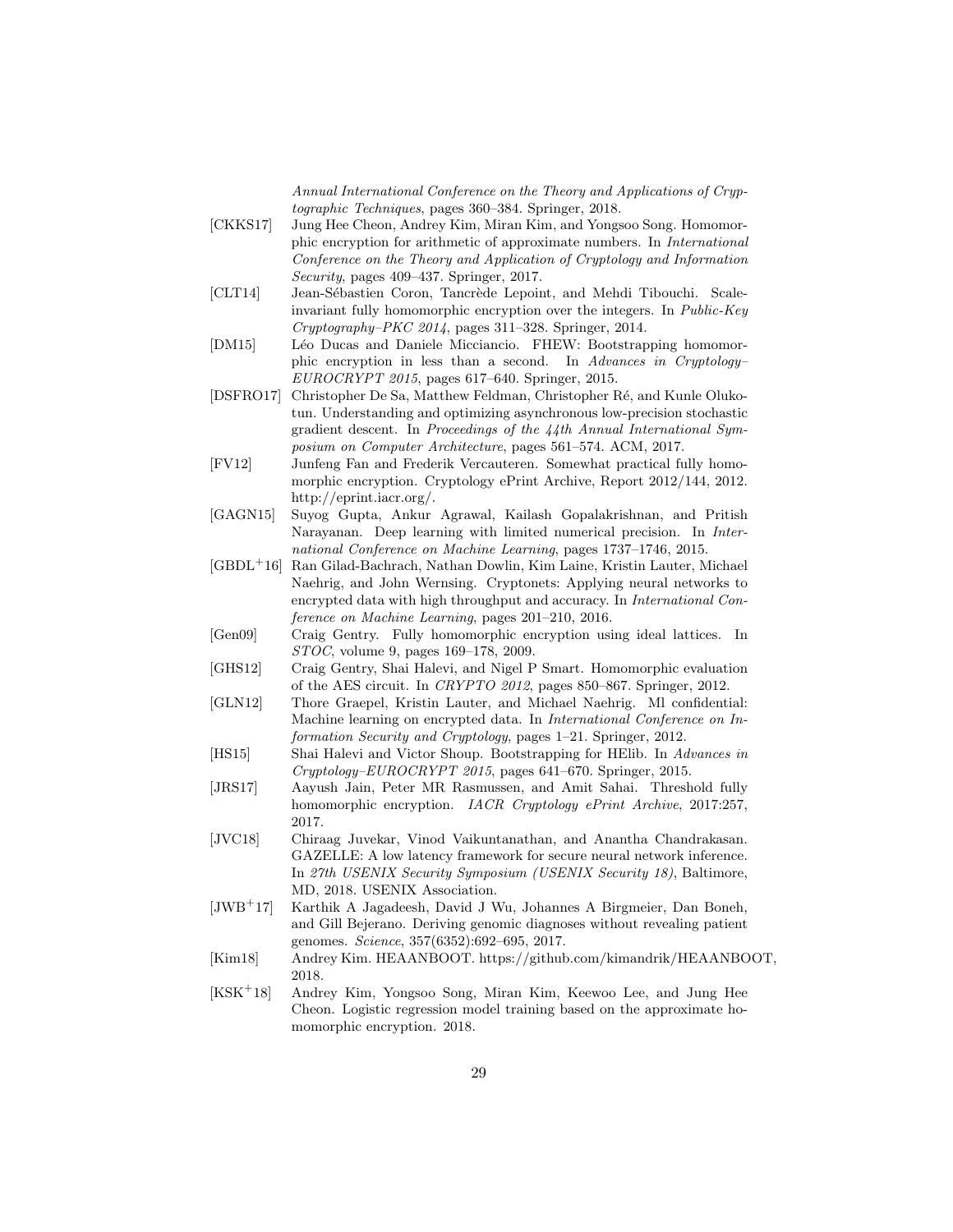- [KSW<sup>+</sup>18] Miran Kim, Yongsoo Song, Shuang Wang, Yuhou Xia, and Xiaoqian Jiang. Secure logistic regression based on homomorphic encryption: Design and evaluation. JMIR medical informatics,  $6(2):e19$ , 2018.
- [LATV12] Adriana López-Alt, Eran Tromer, and Vinod Vaikuntanathan. On-thefly multiparty computation on the cloud via multikey fully homomorphic encryption. In Proceedings of the forty-fourth annual ACM symposium on Theory of computing, pages 1219–1234. ACM, 2012.
- [LCB99] Yann LeCun, Corinna Cortes, and Christopher J.C. Burges. The MNIST Database of Handwritten Digits, 1999.
- [LLH<sup>+</sup>17] Ping Li, Jin Li, Zhengan Huang, Chong-Zhi Gao, Wen-Bin Chen, and Kai Chen. Privacy-preserving outsourced classification in cloud computing. Cluster Computing, pages 1–10, 2017.
- [LPR10] Vadim Lyubashevsky, Chris Peikert, and Oded Regev. On ideal lattices and learning with errors over rings. In Annual International Conference on the Theory and Applications of Cryptographic Techniques, pages 1–23. Springer, 2010.
- [MZ17] Payman Mohassel and Yupeng Zhang. Secureml: A system for scalable privacy-preserving machine learning. In Security and Privacy (SP), 2017 IEEE Symposium on, pages 19–38. IEEE, 2017.
- [NWI<sup>+</sup>13] Valeria Nikolaenko, Udi Weinsberg, Stratis Ioannidis, Marc Joye, Dan Boneh, and Nina Taft. Privacy-preserving ridge regression on hundreds of millions of records. In Security and Privacy (SP), 2013 IEEE Symposium on, pages 334–348. IEEE, 2013.
- [OU98] Tatsuaki Okamoto and Shigenori Uchiyama. A new public-key cryptosystem as secure as factoring. In International conference on the theory and applications of cryptographic techniques, pages 308–318. Springer, 1998.
- [Pai99] Pascal Paillier. Public-key cryptosystems based on composite degree residuosity classes. In International Conference on the Theory and Applications of Cryptographic Techniques, pages 223–238. Springer, 1999.
- [RAD78] Ronald L Rivest, Len Adleman, and Michael L Dertouzos. On data banks and privacy homomorphisms. 1978.
- [Reg09] Oded Regev. On lattices, learning with errors, random linear codes, and cryptography. Journal of the ACM (JACM), 56(6):34, 2009.
- [vDGHV10] Marten van Dijk, Craig Gentry, Shai Halevi, and Vinod Vaikuntanathan. Fully homomorphic encryption over the integers. In Advances in cryptology–EUROCRYPT 2010, pages 24–43. Springer, 2010.
- [Yao86] Andrew Chi-Chih Yao. How to generate and exchange secrets. In Foundations of Computer Science, 1986., 27th Annual Symposium on, pages 162–167. IEEE, 1986.
- [ZLK<sup>+</sup>16] Hantian Zhang, Jerry Li, Kaan Kara, Dan Alistarh, Ji Liu, and Ce Zhang. The zipml framework for training models with end-to-end low precision: The cans, the cannots, and a little bit of deep learning.  $arXiv$  preprint arXiv:1611.05402, 2016.